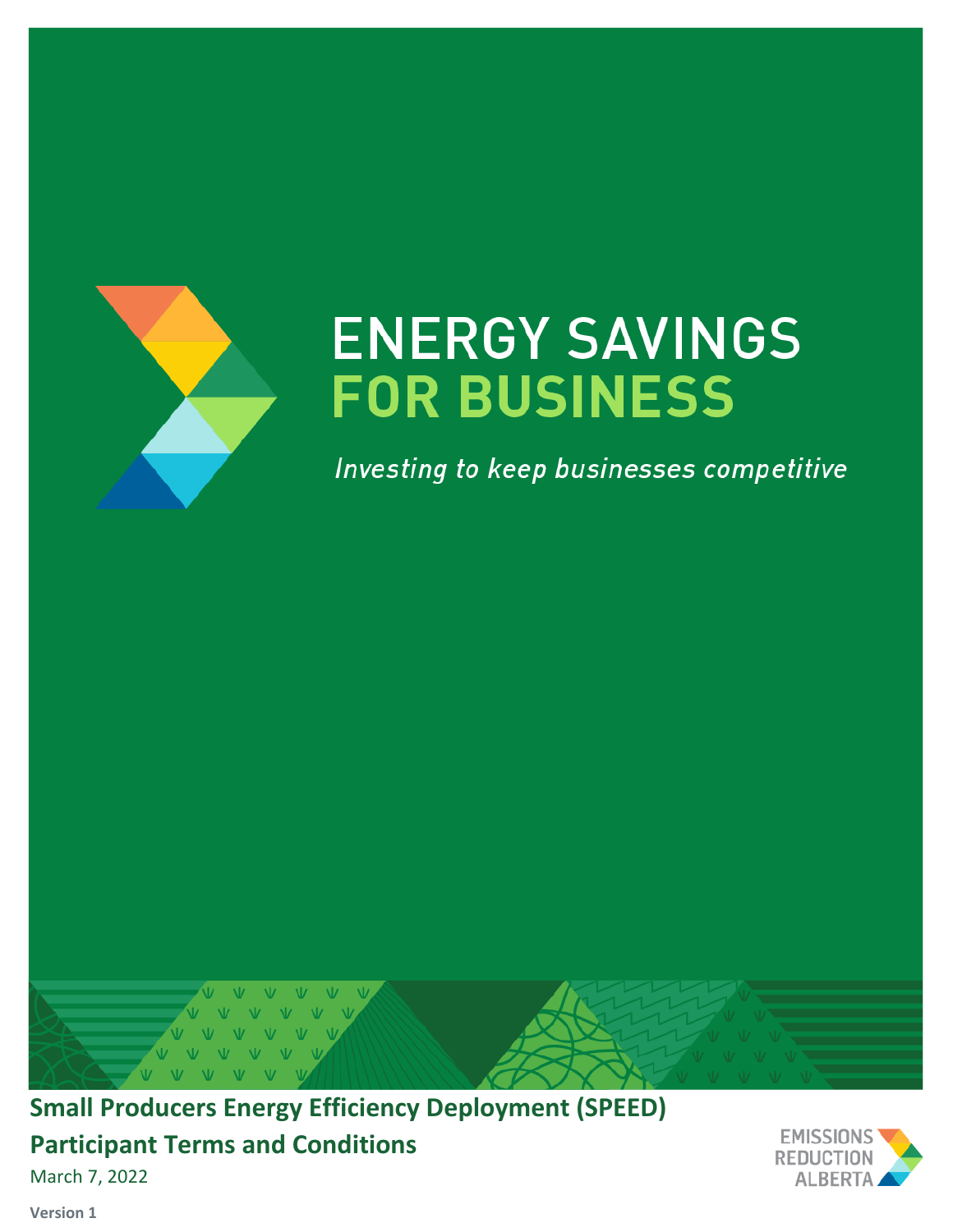# **Table of Contents**

| 1.  |                                                                                                   |  |  |  |  |
|-----|---------------------------------------------------------------------------------------------------|--|--|--|--|
| 1.1 |                                                                                                   |  |  |  |  |
| 1.2 |                                                                                                   |  |  |  |  |
| 2.  |                                                                                                   |  |  |  |  |
| 3.  |                                                                                                   |  |  |  |  |
| 4.  |                                                                                                   |  |  |  |  |
| 4.1 |                                                                                                   |  |  |  |  |
| 4.2 |                                                                                                   |  |  |  |  |
| 4.3 |                                                                                                   |  |  |  |  |
| 4.4 |                                                                                                   |  |  |  |  |
| 4.5 |                                                                                                   |  |  |  |  |
| 4.6 |                                                                                                   |  |  |  |  |
| 4.7 | Additional Eligibility Requirements for Waste Heat Recovery (Organic Rankine Cycle) Systems<br>10 |  |  |  |  |
| 5.  | Eligible Project Application, Construction, Operation and Completion Requirements 10              |  |  |  |  |
| 5.1 |                                                                                                   |  |  |  |  |
| 5.2 |                                                                                                   |  |  |  |  |
| 5.3 |                                                                                                   |  |  |  |  |
| 5.4 |                                                                                                   |  |  |  |  |
| 6.  |                                                                                                   |  |  |  |  |
| 6.1 |                                                                                                   |  |  |  |  |
| 6.2 |                                                                                                   |  |  |  |  |
| 6.3 |                                                                                                   |  |  |  |  |
| 6.4 |                                                                                                   |  |  |  |  |
| 6.5 |                                                                                                   |  |  |  |  |
| 6.6 |                                                                                                   |  |  |  |  |
| 6.7 |                                                                                                   |  |  |  |  |
| 6.8 |                                                                                                   |  |  |  |  |
| 7.  |                                                                                                   |  |  |  |  |
| 7.1 |                                                                                                   |  |  |  |  |
| 8.  |                                                                                                   |  |  |  |  |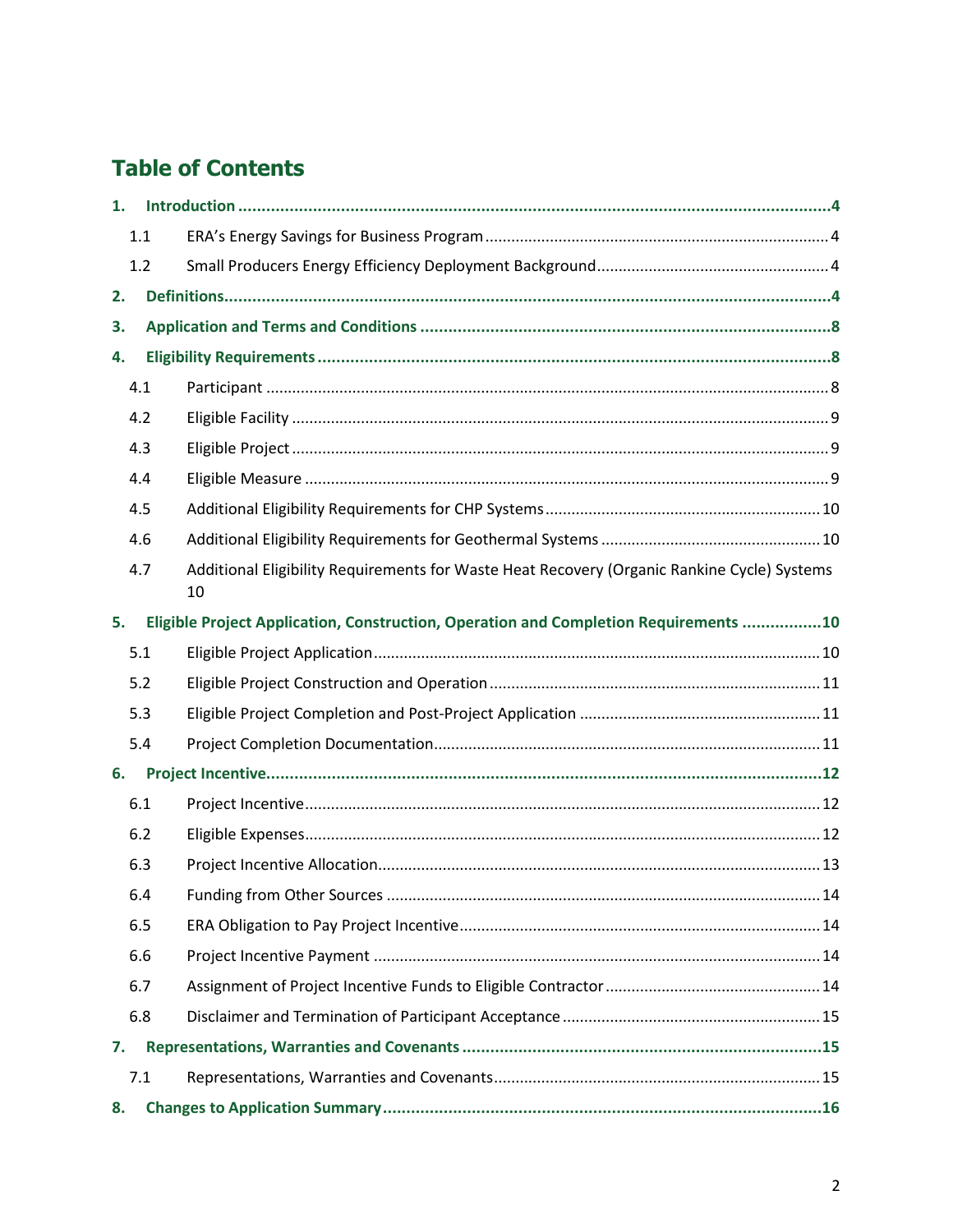|                 | 8.1  |  |  |  |  |  |
|-----------------|------|--|--|--|--|--|
| 9.              |      |  |  |  |  |  |
| 10 <sub>1</sub> |      |  |  |  |  |  |
|                 | 10.1 |  |  |  |  |  |
|                 | 10.2 |  |  |  |  |  |
|                 |      |  |  |  |  |  |
| 12.             |      |  |  |  |  |  |
| 13.             |      |  |  |  |  |  |
| 14.             |      |  |  |  |  |  |
| 15.             |      |  |  |  |  |  |
| 16.             |      |  |  |  |  |  |
| 17.             |      |  |  |  |  |  |
|                 |      |  |  |  |  |  |
|                 |      |  |  |  |  |  |
|                 |      |  |  |  |  |  |
| 1.              |      |  |  |  |  |  |
| 2.              |      |  |  |  |  |  |
| 3.              |      |  |  |  |  |  |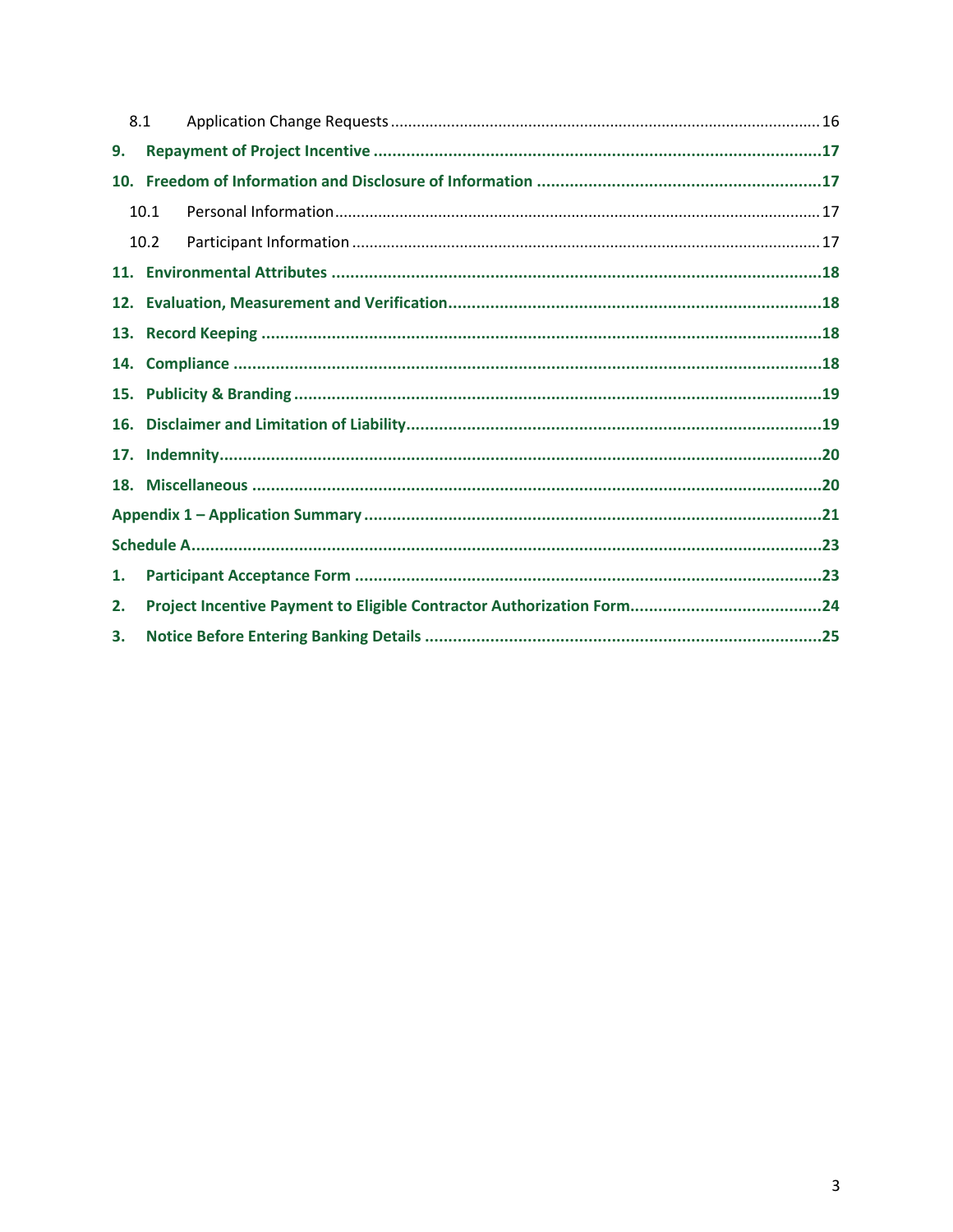# <span id="page-3-0"></span>**1. Introduction**

#### <span id="page-3-1"></span>**1.1ERA's Energy Savings for Business Program**

Emissions Reduction Alberta's (ERA) Energy Savings for Business Program (ESB Program) is a funding opportunity to support small and medium-scale industrial and commercial businesses in Alberta. Up to \$55 million is available for eligible, commercially available technologies that result in cost- and energysaving Projects. The ESB Program helps Alberta businesses reduce emissions, decrease operating costs, grow their operations, and become more competitive, while creating skilled jobs and boosting economic recovery. With over 60 unique technologies currently supported, it is one of the most comprehensive 'menu-based' energy efficiency incentive programs of its kind.

#### <span id="page-3-2"></span>**1.2 Small Producers Energy Efficiency Deployment Background**

Small Producers Energy Efficiency Deployment (SPEED) is an expansion of the ESB Program. It aims to reduce the environmental impact of small- to medium-sized oil and gas operators by deploying costeffective emissions reductions technologies. Through expanded eligibility and the addition of new measure types, SPEED will accelerate the adoption of proven, commercially-available technology upgrades that cut costs and emissions. SPEED expands oil and gas facilities' access to participate, including facilities regulated under Technology Innovation and Emissions Reduction (TIER), opted-in to TIER, or not currently opted-in under the regulation.

Parties interested in applying to SPEED should first familiarize themselves with these SPEED Participant Terms and Conditions as eligibility, Project selection, and other processes in SPEED may differ from the current ESB Program. Other key SPEED documents include the Guidelines, Contractor Code of Conduct, Measures list, and Application Measure Checklists, which can be accessed at eralberta.ca/speed.

#### <span id="page-3-3"></span>**2. Definitions**

- (a) **"Additional Eligibility Requirements for CHP Systems"** has the meaning given to it in section 4.5 of these Terms and Conditions.
- (b) **"Additional Eligibility Requirements for Geothermal Systems"** has the meaning given to it in section 4.6 of these Terms and Conditions.
- (c) **"Additional Eligibility Requirementsfor Waste Heat Recovery (Organic Rankine Cycle) Systems"** has the meaning given to it in section 4.7 of these Terms and Conditions.
- (d) **"Applicant"** means a Person or other permitted entity who is submitting an Application to SPEED.
- (e) **"Applicant Eligibility Criteria"** has the meaning given to it in section 4.1.
- (f) **"Application(s)"** means a complete application for a proposed Project submitted by an Applicant via the Portal to SPEED.
- (g) **"Application Change Approval Notice"** means a notice issued by ERA amending the Participant Acceptance and, if applicable, the Pre-Project Estimated Incentive.
- (h) **"Application Date"** means the date that the Participant submitted the Application.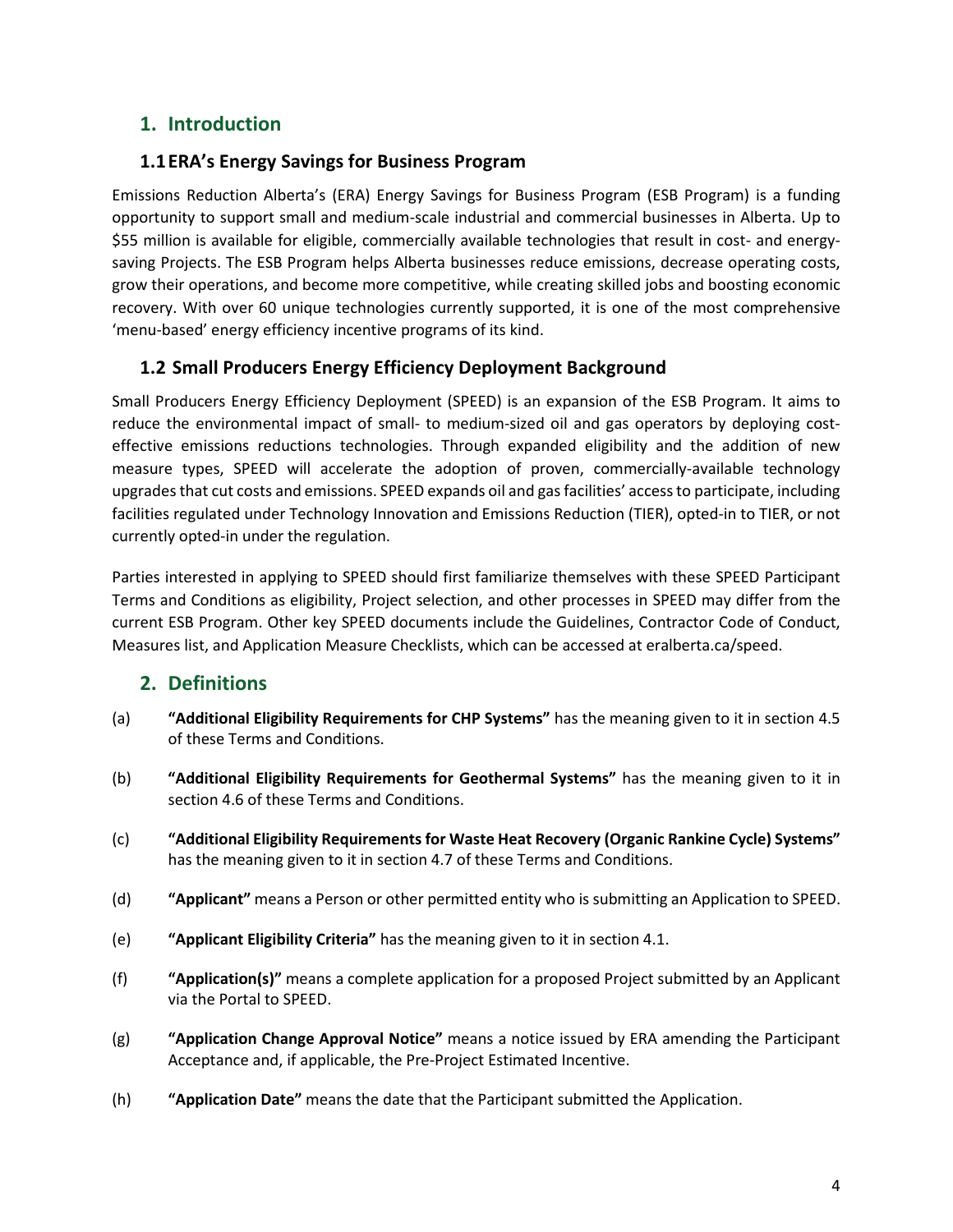- (i) **"Application Measure Checklists"** means the documents intended to support the submission of accurate and complete Measure information (available at [eralberta.ca/SPEED\)](http://eralberta.ca/energy-savings-for-business/).
- (j) **"Application Summary"** means the summary of (among other things) the Eligible Measures to be installed at the Eligible Facility attached to these Terms and Conditions as Appendix 1.
- (k) **"Asset"** means any real or personal property or immovable or movable asset, acquired, constructed, rehabilitated or improved, in whole or in part, with funds provided by ERA under these Terms and Conditions.
- (l) **"Business Day"** means any day except Saturday, Sunday or statutory holidays in the Province of Alberta on which banks are not open for business.
- (m) **"Canadian Certification Standards"** means the product standards by the Standards Council of Canada, or equivalent certification by an applicable certification body such as ULc or ETLc. Please see [this](https://open.alberta.ca/dataset/4d953ad0-bc89-41f1-aae4-6b92782ac601/resource/807d582d-4e44-4557-a7aa-0b00004c7957/download/330-leg-ecr-2-rev25.pdf) link for additional information regarding product approvals and certification bodies.
- (n) **"Change Request"** has the meaning given to it in section 8.1 of these Terms and Conditions.
- (o) **"CHP System"** means a system for generating both heat and electrical energy.
- (p) **"DLC"** meansthe Design Lights Consortium©, the certification given to lighting Measures meeting quality and performance standards.
- (q) **"Eligible Contractor"** means a product and service provider (which includes but is not limited to distributors, suppliers, equipment installers, engineering firms, and commercial energy auditors) that has met the criteria in the Contractor Code of Conduct to register for SPEED.
- (r) **"Eligible Expense"** means expenses that meet the requirements set out in section 6.2 of these Terms and Conditions.
- (s) **"Eligible Facility"** means a facility that meets the requirements set out in section 4.2 of these Terms and Conditions.
- (t) **"Eligible Measure"** has the meaning given in section 4.4.
- (u) **"Eligible Project"** has the meaning given in section 4.3.
- (v) **"Energy Savings for Business Program" or "ESB Program"** means ERA's Energy [Savings](https://eralberta.ca/energy-savings-for-business/expanded-technologies-pilot/) for [Business](https://eralberta.ca/energy-savings-for-business/expanded-technologies-pilot/) Program, as amended.
- (w) **"ENERGY STAR©"** means the certification given to Measures that have been tested to meet Energy Star specifications for energy performance.
- (x) **"ERA"** means Emissions Reduction Alberta.
- (y) **"Estimated Project Completion Date"** means the date on which the Eligible Project is expected to be completed as stated in the Application Summary.
- (z) **"FOIP"** means the *Freedom of Information and Protection of Privacy Act*, RSA 2000, c.F-25.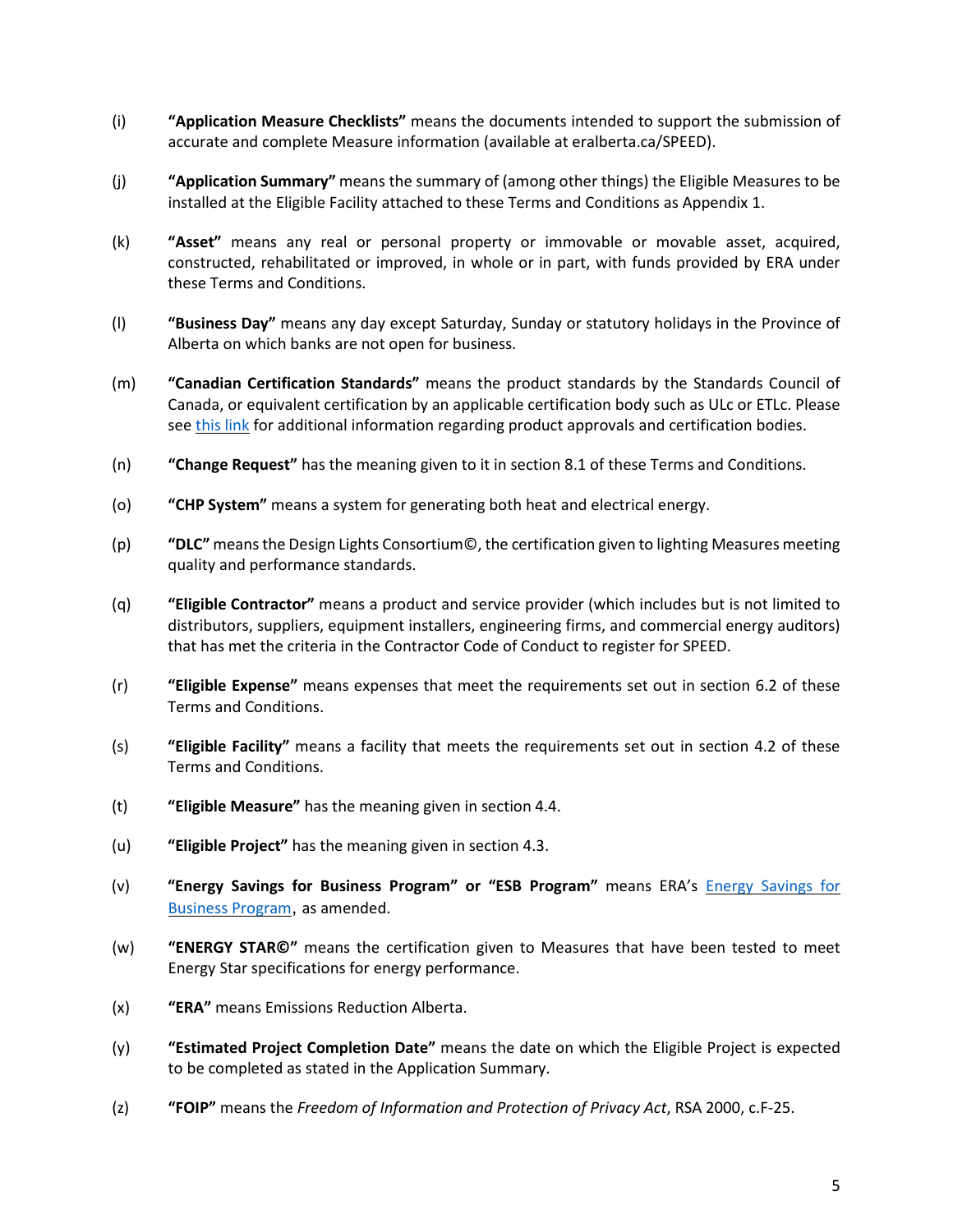- (aa) **"Geothermal System"** means a geothermal heat pump, thermal loops, and any ancillary devices for the exchange of thermal energy of the ground or groundwater to provide space conditioning and/or water heating.
- (bb) **"GHG"** means greenhouse gases.
- (cc) **"GST"** means the Goods and Services Tax as defined under Part IX of the *Excise Tax Act*.
- (dd) **"Interconnection Approval"** means an approval granted by the applicable electric distribution service provider to connect the CHP, Waste Heat Recovery (Organic Rankine Cycle), or Geothermal Systems to the electric distribution service.
- (ee) **"Large Emitter"** means a facility which has emitted more than 100,000 tonnes of carbon dioxide in 2016 or any subsequent year, as defined in the TIER Regulation.
- (ff) **"Measure"** means a commercially available emissions reduction technology or installation that meets the SPEED criteria to qualify for a Project Incentive.
- (gg) **"Micro-generation Regulation"** means the *Micro-generation Regulation,* Alta. Reg. 27/2008, as amended from time to time.
- (hh) **"Mountain Standard Time"** or **"MST"** means the time zone where seven hours are subtracted from Greenwich Mean Time.
- (ii) **"Notice Before Entering Banking Details"** means the notice set out in Schedule A to which the Payee must agree to before entering Banking Details.
- (jj) **"Participant"** means an Applicant who meets the Applicant Eligibility Criteria and has entered into a Participation Acceptance.
- (kk) **"Participant Acceptance"** means an agreement by a Participant of these Terms and Conditions, including the Application Summary, as evidenced by the Participant's electronic acceptance of the Participant Acceptance Form.
- (ll) **"Participant Acceptance Date"** means the date set out in the Participant Acceptance Form reflecting the date when the Participant confirms Participant Acceptance.
- (mm) **"Participant Acceptance Form"** means the form set out in Schedule A in which the Participant agrees to be bound to these Terms and Conditions including the Application Summary.
- (nn) **"Participant Information"** means any non-personal information relating to the Participant, Eligible Project or Participant's participation in SPEED, whether provided by the Participant or obtained by ERA.
- (oo) **"Participant Terms and Conditions"** means these Terms and Conditions and the Application Summary.
- (pp) **"Payee"** means the legal entity executing these SPEED Participant Terms and Conditions or the party assigned by the Participant, through a "Project Incentive Payment to Eligible Contractor Authorization Form" as described in Schedule A, to receive the incentive amount.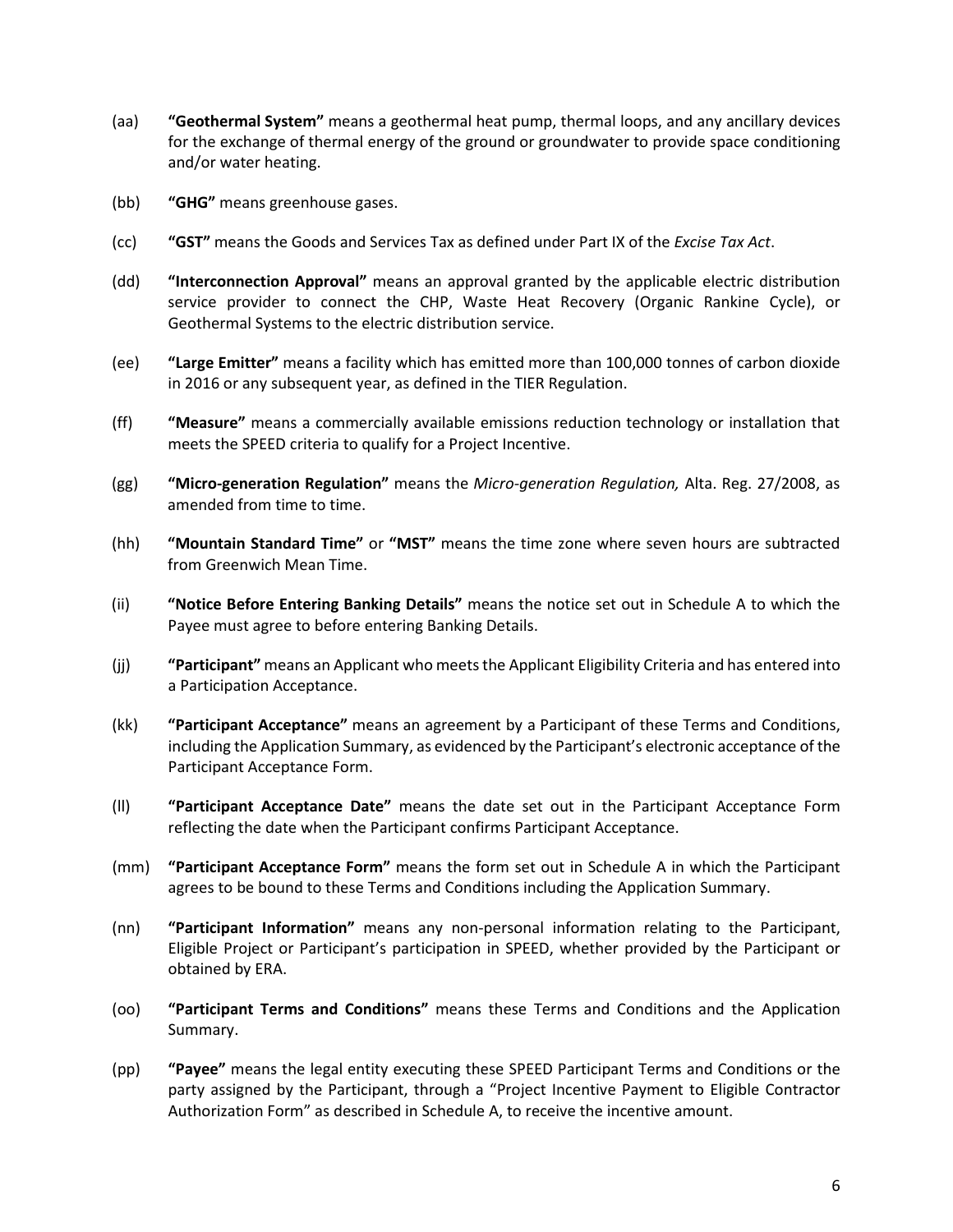- (qq) **"Payment Information"** means the name on the account, account number, bank address (including institution number), and the branch/transit number and such other details required by the bank to facilitate electronic fund transfer of payments.
- (rr) **"Payment Recommendation"** means a notice advising the Participant that their Post-Project Application was reviewed and that the review did not identify any deficiencies.
- (ss) **"Person"** has the meaning as defined in the *Alberta Business Corporations Act*, RSA 2000, c.B-9.
- (tt) **"Personal Information"** has the meaning as defined in FOIP.
- (uu) **"Post-Project Application"** means the application submitted by the Participant confirming that the Eligible Project is complete and in commercial operation, as further described in section 5.3 of these Terms and Conditions.
- (vv) **"Pre-Approval Application Rejection"** means the notice sent to Participants or Eligible Contractors by ERA rejecting the Application.
- (ww) **"Pre-Approval Notice"** means the notice sent to Participants or Eligible Contractors by ERA advising them that the Participant meets the requirement to be a Participant, that the Facility meets the requirements to be an Eligible Facility, and that the proposed Measure(s) meet the requirements to be an Eligible Measure(s).
- (xx) **"Pre-Project Estimated Incentive"** meansthe amountset out in the Application Summary, as may be amended by an Application Change Approval Notice.
- (yy) **"Project Application Documentation"** means the documentation submitted by the Participant or Eligible Contractor with the Application Summary, and as further described in section 5.1 of these Terms and Conditions.
- (zz) **"Project Completion Date"** means the date an Eligible Project has been completed.
- (aaa) **"Project Completion Documentation"** means the documentation submitted by the Participant or Eligible Contractor with the Post-Project Application, and as further described in section 5.4 of these Terms and Conditions.
- (bbb) **"Project Completion Documentation Submission Deadline"** means the deadline to complete an Eligible Project and submit the Project Completion Documentation, as set out in the Application Summary.
- (ccc) **"Project Incentive"** means the incentive payable to the Participant in accordance with the Participant Acceptance as further described in section 6.
- (ddd) **"Project Incentive Payment to Eligible Contractor Authorization Form"** means the form set out in Schedule A pursuant to which the Participant authorizes and directs ERA to pay the Project Incentive to the Eligible Contractor.
- (eee) **"Public Authority"** means any federal, provincial, or municipal government, parliament or legislature, or any regulatory authority, agency, tribunal, commission, board or department of any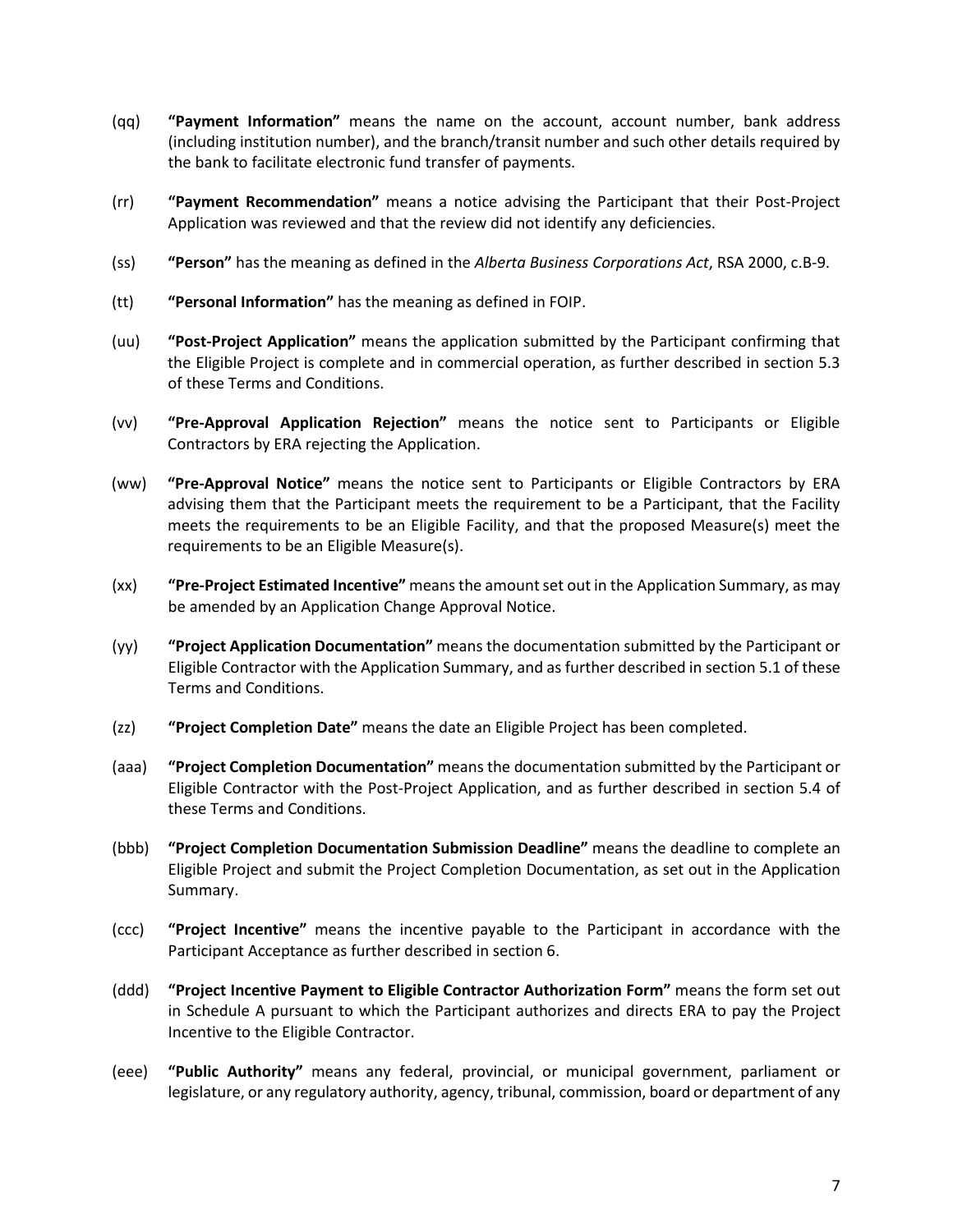such government, parliament or legislature, or any court or other law, regulation or rule-making entity, having jurisdiction in the relevant circumstances.

- (fff) **"Specification"** means the specifications for an Eligible Measure as set out on the SPEED Eligible Measures List.
- (ggg) **"SPEED"** means ERA's Small Producers Energy Efficiency Deployment.
- (hhh) **"SPEED Eligible Measures List"** means the list of commercially available emissions reduction technologies or installations that may be eligible for Project Incentives within SPEED as at the Participant Acceptance Date. The current version of the SPEED Eligible Measures List are available at [eralberta.ca/SPEED](http://eralberta.ca/energy-savings-for-business/) (click on "Download a pdf of the SPEED Eligible Measures List.").
- (iii) **"SPEED Guidelines"** meansthe document that provides details on SPEED registration, application, evaluation and scoring criteria, applicable to participants in SPEED, as at the Participant Acceptance Date. All versions of the SPEED Guidelines are available at [eralberta.ca/SPEED.](http://eralberta.ca/energy-savings-for-business/)
- (jjj) **"SPEED Portal" or "Portal"** means the webpage, available at [esbspeed.ca,](http://www.esbspeed.ca/) that facilitates Participant involvement, including all documentation, in SPEED.
- (kkk) **"SPEED Webpage"** means the webpage available at [eralberta.ca/SPEED](https://eralberta.ca/energy-savings-for-business/speed/) that provides certain overview documentation concerning SPEED.
- (lll) **"TIER Regulation"** means the *Technology Innovation and Emission Reduction Regulation*, Alta Reg 133/2019.
- (mmm) **"Waste Heat Recovery Systems (Organic Rankine Cycle)"** means a waste heat recovery unit that is based on a closed-loop thermodynamic cycle for the generation of electric and thermal power.
- (nnn) **"Workplan Template"** means the template found at [eralberta.ca/SPEED.](https://eralberta.ca/esb)

#### <span id="page-7-0"></span>**3. Application and Terms and Conditions**

The Participant confirms that it has reviewed the Application Summary and that all information contained therein is true, accurate and complete. The Participant agrees that it is bound by this Participant Acceptance including the Application Summary.

The version of the Terms and Conditions applicable to the Participant Acceptance are those in effect on the Participant Acceptance Date. For clarity, ERA may post subsequent amended versions of the Terms and Conditions which shall not be applicable to a previously executed Participant Acceptance.

#### <span id="page-7-1"></span>**4. Eligibility Requirements**

#### <span id="page-7-2"></span>**4.1 Participant**

To be a Participant in SPEED, an entity must meet all the following requirements:

(a) The Participant is a Person who carries on business or is acting on behalf of an Indigenous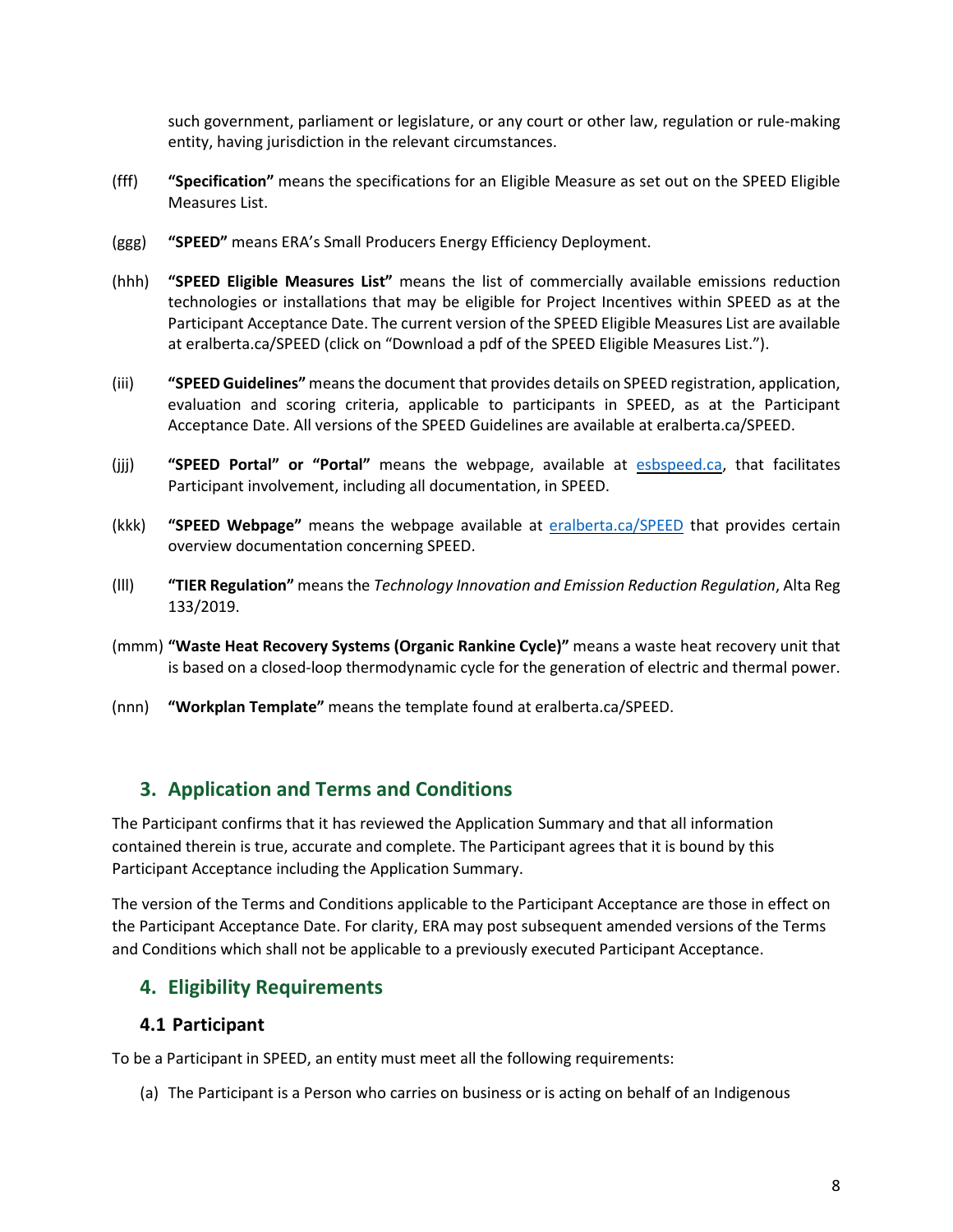community.

- (b) The Participant is a privately owned entity and is not a Public Authority.
- (c) The Participant receives 50 percent or less of its annual revenue from a Public Authority.

#### <span id="page-8-0"></span>**4.2Eligible Facility**

To be an Eligible Facility, a facility must meet all the following requirements:

- (a) The facility is located in Alberta.
- (b) The facility is owned, operated or leased by the Participant.
- (c) The facility has been in operation for one year or more. CHP, Geothermal Systems and Waste Heat Recovery (Organic Rankine Cycle) Systems are exempt from this requirement and other exemptions will be specified on the SPEED Eligible Measures List.
- (d) The facility is an oil and gas facility, with a facility code that has an operational status within Petrinex (or an equivalent to ERA's reasonable satisfaction) of "Active". Equipment or structures associated with such an "Active" facility would also be eligible.
- (e) To the Participant's knowledge, the facility will continue to operate for the lifetime of the Measure.

#### <span id="page-8-1"></span>**4.3 Eligible Project**

An Eligible Project is a project that meets all the following requirements:

- (a) Consists solely of installing Eligible Measures at an Eligible Facility, as set out in the Application Summary.
- (b) The Participant has not already received a Project Incentive under SPEED or the Energy Savings for Business Program for Eligible Measures included in the project.
- (c) Has a total incentive value equal to or greater than \$10,000.
- (d) Is submitted as part of an Application before the Application Deadline.

#### <span id="page-8-2"></span>**4.4 Eligible Measure**

To be an Eligible Measure, a Measure must meet all of the following requirements.

- (a) The Measure is listed on the SPEED Eligible Measures List as of the Participant Acceptance Date.
- (b) The Measure is listed in the Application Summary.
- (c) Any equipment or parts purchased as part of the Measure must be new or OEM refurbished for Engine Upgrades with equivalent performance.
- (d) No part or aspect of the Measure could be classified as routine maintenance.
- (e) The Measure meets all Specifications in the SPEED Eligible Measures List.
- (f) The Measure meets the Canadian Certification Standards.
- (g) The Participant has obtained all required permits, licenses, approvals and authorizations that are required by law (including any development, electrical or building permits) to install the Measure.
- (h) The Measure was installed by an Eligible Contractor. For clarity, the Eligible Contractor may be the Participant.
- (i) The Measure(s) is installed and will remain installed at the Eligible Facility for the lifetime of the Measure.
- (j) The Measure(s) is purchased, installed, and fully operational by the Project Completion Documentation Submission Deadline.
- (k) The Measure, its installation and operation comply with all applicable laws and regulations.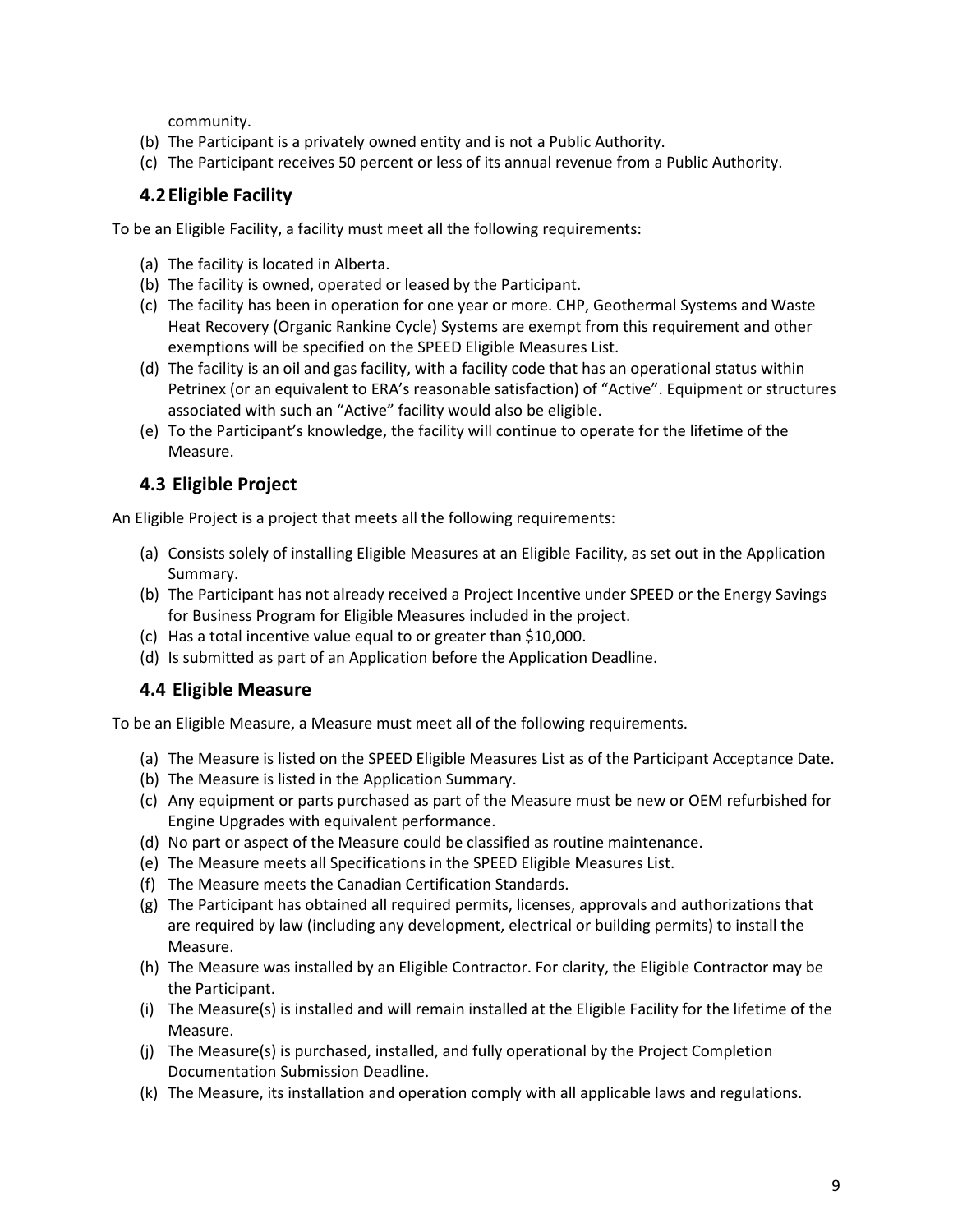#### <span id="page-9-0"></span>**4.5Additional Eligibility Requirements for CHP Systems**

In addition to the requirements set out in section 4.4 above (Eligible Measure), an Eligible Measure that is a CHP System must meet the following requirements ("Additional Eligibility Requirements for CHP Systems"):

- (a) The CHP System equipment has a minimum warranty of two years or 6,000 hours, whichever comes first.
- (b) The CHP System is installed in accordance with good engineering practices.
- (c) The CHP System is approved by a professional engineer licensed to practise in Alberta.

#### <span id="page-9-1"></span>**4.6 Additional Eligibility Requirements for Geothermal Systems**

In addition to the requirements set out in section 4.4 above (Eligible Measure), an Eligible Measure that is a Geothermal System must meet the following requirements ("Additional Eligibility Requirements for Geothermal Systems"):

- (a) The Geothermal System equipment has a minimum warranty of ten years for all in-ground materials and a minimum warranty of five years for the heat pump.
- (b) The Geothermal System is installed in accordance with good engineering practices.

# <span id="page-9-2"></span>**4.7 Additional Eligibility Requirements for Waste Heat Recovery (Organic Rankine Cycle) Systems**

In addition to the requirements set out in section 4.4 above (Eligible Measure), an Eligible Measure that is a Waste Heat Recovery (Organic Rankine Cycle) System must meet the following requirements ("Additional Eligibility Requirements for Waste Heat Recovery (Organic Rankine Cycle) Systems"):

- (a) The Waste Heat Recovery (Organic Rankine Cycle) System equipment has a minimum warranty of two years or 6,000 hours, whichever comes first.
- (b) The Waste Heat Recovery (Organic Rankine Cycle) System equipment is installed in accordance with good engineering practices.
- (c) The Waste Heat Recover (Organic Rankine Cycle) System is approved by a professional engineer licensed to practise in Alberta.

# <span id="page-9-3"></span>**5. Eligible Project Application, Construction, Operation and Completion Requirements**

#### <span id="page-9-4"></span>**5.1Eligible Project Application**

In order to successfully submit an Eligible Project Application, the Participant will be required to submit the following Project Application Documentation:

- (a) The information in Appendix 1 Application Summary.
- (b) A completed Workplan Template.
- (c) Additional information required in, but not limited to, all applicable Application Measure Checklists and the SPEED Portal.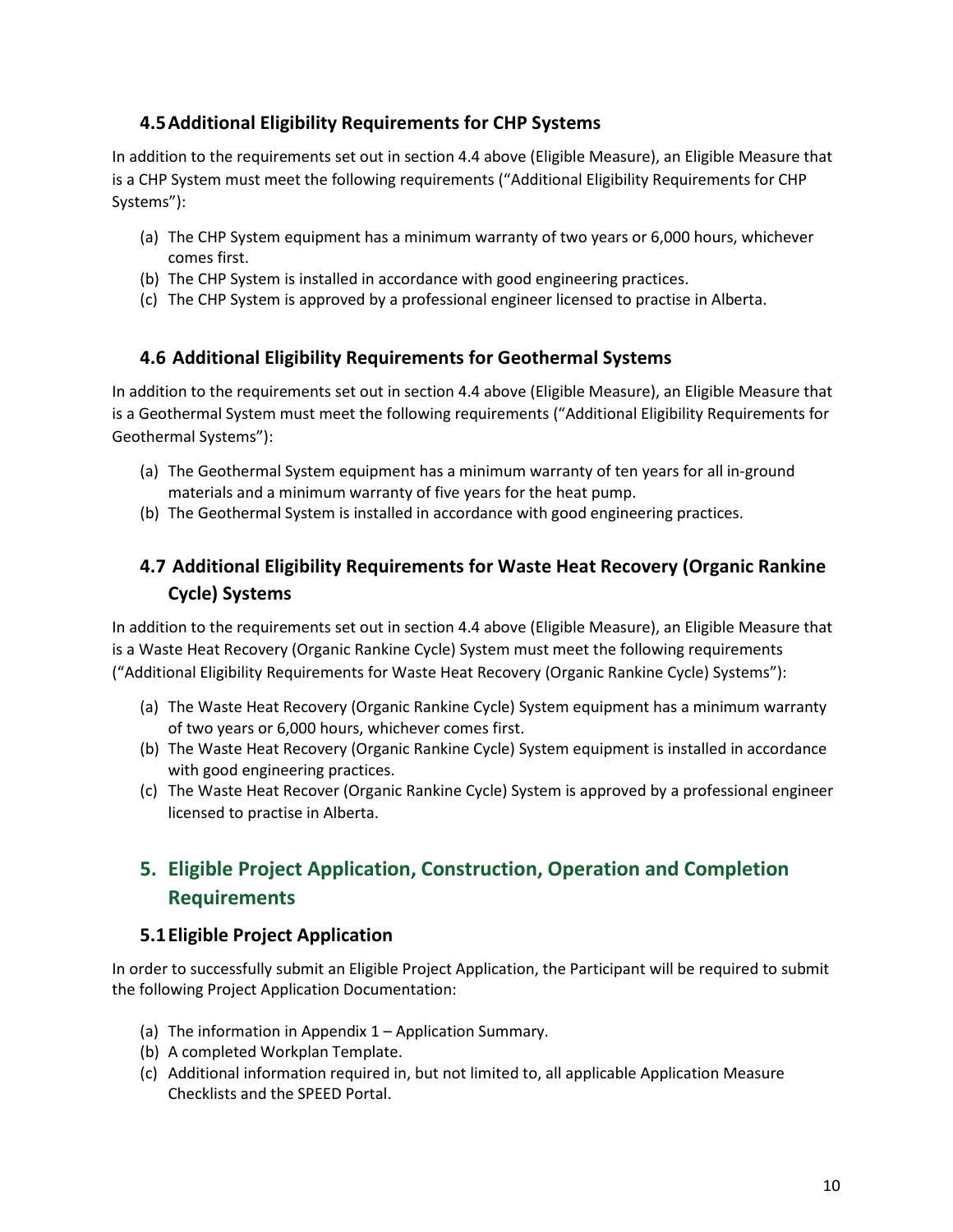#### <span id="page-10-0"></span>**5.2 Eligible Project Construction and Operation**

The Participants agrees and covenants as follows:

- (a) The Participant will install the Eligible Project in the Eligible Facility as set out in the Application Summary, and in accordance with this Participant Acceptance.
- (b) The Eligible Project consists only of Eligible Measures.
- (c) The Participant will comply with all applicable laws in carrying out the Eligible Project.
- (d) The Participant will report on the status of the Eligible Project while it is under construction as and when requested by ERA.
- (e) The Participant will remove and dispose of and/or recycle any equipment and/or waste in accordance with all legal requirements.
- (f) No equipment permanently removed (i.e. equipment that has been replaced) as part of the Eligible Project will be sold, re-used or otherwise reinstalled other than the return of an original core through an OEM swing program for Engine Upgrades.
- (g) The Eligible Measures will be in commercial operation on or before the Project Completion Documentation Submission Deadline.

#### <span id="page-10-1"></span>**5.3 Eligible Project Completion and Post-Project Application**

The Participant will submit the Post-Project Application together with the Project Completion Documentation on or before the Project Completion Documentation Submission Deadline. If the Eligible Project is not completed, or if the Participant does not submit a complete Post-Project Application and Project Completion Documentation on or before the Project Completion Documentation Submission Deadline, then the Participant Acceptance will, at ERA's sole discretion, be terminated without payment, cost or liability owing by ERA to the Participant. For clarity, ERA has no obligation to accept a Post-Project Application or Project Completion Documentation submitted after the Project Completion Documentation Submission Deadline.

Where ERA has identified a deficiency in a Post-Project Application or the Project Completion Documentation and if the Participant does not correct the deficiency to the satisfaction of ERA within 30 days, ERA may terminate the Participant Acceptance at ERA's sole discretion.

#### <span id="page-10-2"></span>**5.4 Project Completion Documentation**

Together with the Post-Project Application, the Participant will submit the following documents ("Project Completion Documentation"):

- (a) A spreadsheet showing all Eligible Expenses for each Eligible Measure;
- (b) A specification sheet for each Eligible Measure (if required by the SPEED Eligible Measures List);
- (c) A copy of all receipts and invoices for all installed Eligible Measures and installation costs. Receipts and invoice(s) must indicate the date of purchase, Eligible Facility address, model numbers of the Eligible Measure(s), DLC© and ENERGY STAR© identification numbers (where applicable), the number of Eligible Measures purchased, price per Eligible Measure, and the total of Eligible Expenses;
- (d) Proof of payment for all invoices that match the amount on each invoice;
- (e) Proof of address of the Eligible Facility, satisfactory to ERA;
- (f) A list of all other funding received by the Participant for the Eligible Project; and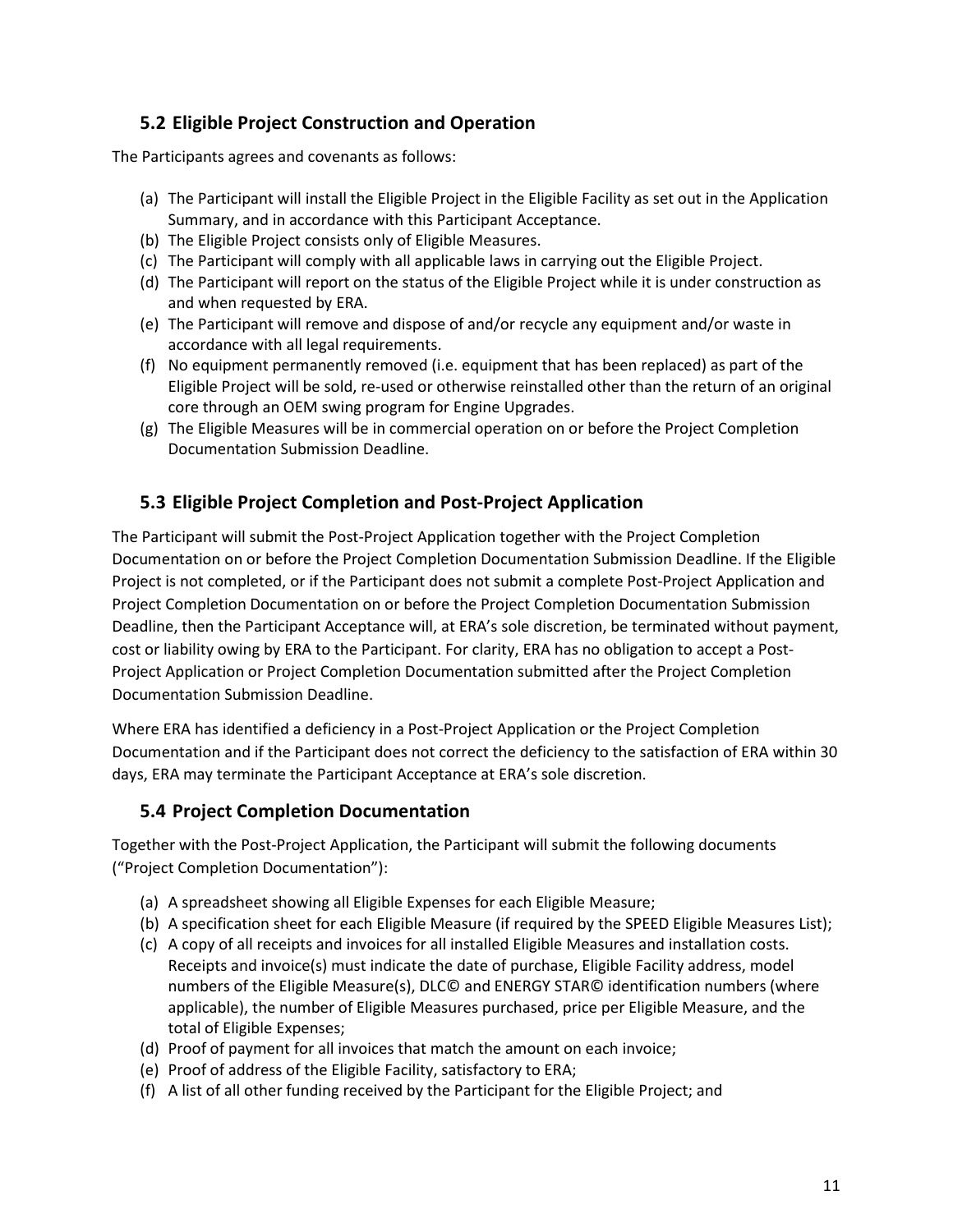(g) Any other documentation required by the SPEED Eligible Measures List, applicable Application Measure Checklists, the Participant Acceptance, or as may be reasonably required by ERA.

## <span id="page-11-0"></span>**6. Project Incentive**

#### <span id="page-11-1"></span>**6.1 Project Incentive**

Project Incentive funds will be allocated once a Participant receives a Pre-Approval Notice. The Project Incentive will be calculated as the least of:

- (a) Sum of each of the incentive value from the SPEED Eligible Measures List multiplied by the number of units of the Eligible Measure;
- (b) Sum of the Eligible Expenses for each Eligible Measure multiplied by the number of Eligible Measure multiplied by the corresponding maximum percentage listed on the SPEED Eligible Measures List;
- (c) Pre-Project Estimated Incentive (as may be amended by an Application Change Approval Notice); and
- (d) \$1,000,000 less the total of all Project Incentives payable and paid to all direct and indirect "affiliates" (as defined in the *Alberta Business Corporations Act*) of the Participant as at the time of calculating the Project Incentive (including current ESB Program and SPEED funding).

At ERA's sole discretion, ERA may choose to offer less funding than requested, or may increase funding beyond the stated limits where strong justification is demonstrated. For clarity, the Project Incentive may be less than the Pre-Project Estimated Incentive.

#### <span id="page-11-2"></span>**6.2Eligible Expenses**

*6.2.1 An Eligible Expenses is an expense that meets all the following requirements:*

- (a) The expense was incurred directly for the purchase and installation of an Eligible Measure.
- (b) The applicable Eligible Measure is fully installed and in commercial operation on or before the Project Completion Documentation Submission Deadline.
- (c) Where the Eligible Contractor or another contractor working on the project is a third party to the Participant, the expense is one of the following that are directly related to the design, purchase and installation of the Eligible Measure(s):
	- i. energy modelling costs;
	- ii. engineering (structural, electrical, civil, geotechnical) costs;
	- iii. costs to obtain permits;
	- iv. costs to obtain inspections;
	- v. procurement and construction costs;
	- vi. equipment purchase costs;
	- vii. installation equipment costs (e.g. cables conduits, racking or anchors);
	- viii. relates to costs to dispose or decommission the replaced equipment;
	- ix. installation labour costs; and
	- x. costs of interconnecting with the electrical and/or natural gas distribution system.
- (d) Where the Eligible Contractor is not a third party to the Participant, the expense is less than or equal to the fair market value, as determined by ERA, of the Eligible Measure equipment only (excluding labour and installation costs).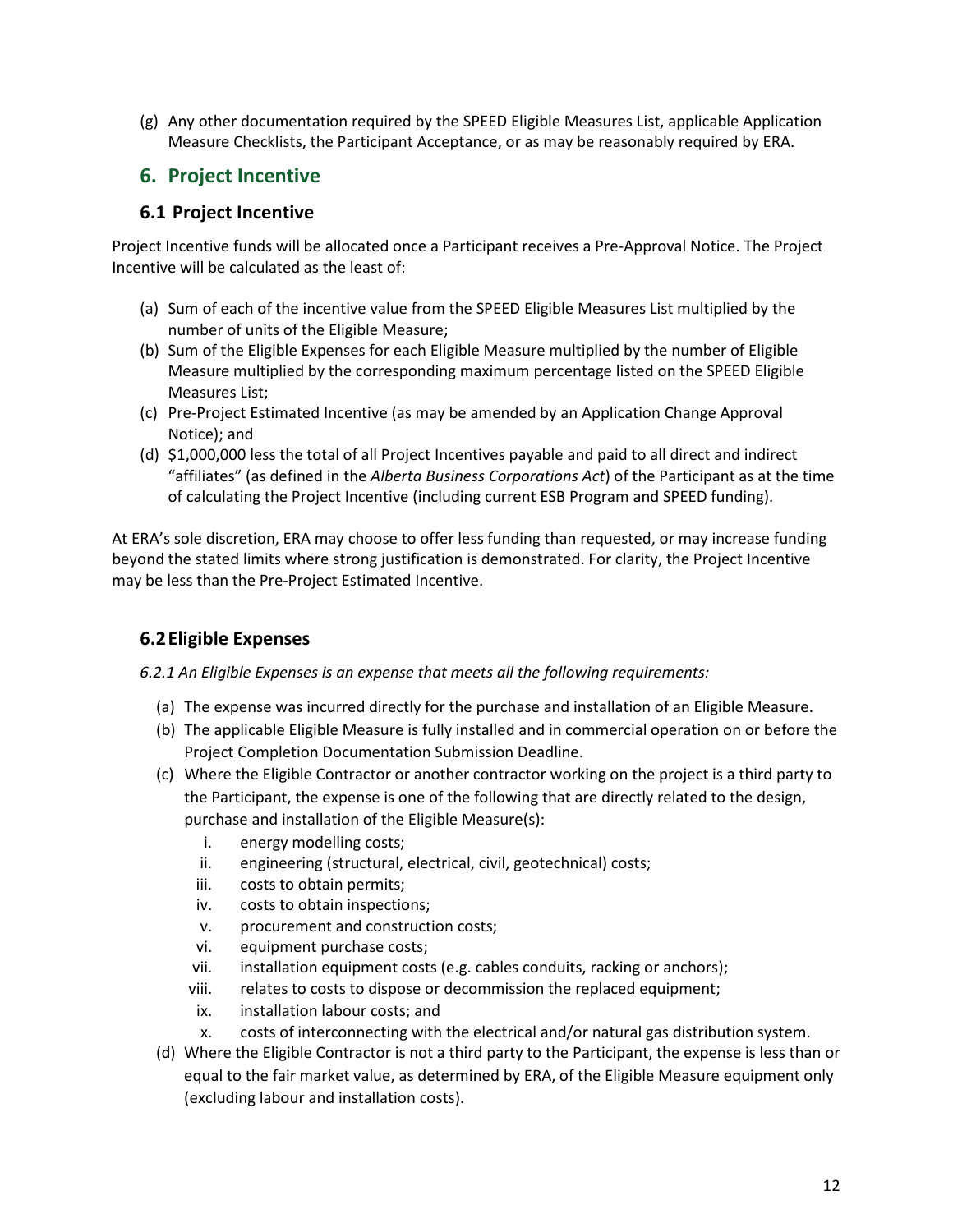- (e) The expense was incurred, legally payable, and paid by the Participant to an Eligible Contractor or another contractor working on the project.
- (f) The expense was incurred prior to the Project Completion Documentation Submission Deadline.
- (g) The expense is approved as an Eligible Expense in the Application Summary.
- (h) The expense or other legally binding commitments to purchase or install the Measure were made on or after the Application Date.

#### *6.2.2 The following expenses are not Eligible Expenses:*

- (a) Any costs that are not directly required to purchase or install the Eligible Measure;
- (b) Any costs where the applicable Eligible Measure is not installed and in commercial operation as of the Project Completion Documentation Submission Deadline;
- (c) Costs to prepare or modify the Eligible Facility;
- (d) Costs for aesthetic improvements;
- (e) Costs to operate, maintain or upkeep equipment;
- (f) Any costs that have received financial incentives, funding, subsidies, grants or other monies from any other third party;
- (g) GST or any other provincial sales taxes;
- (h) Costs to purchase warranties or insurance;
- (i) Costs of battery or storage equipment and installation;
- (j) Overhead, administrative or internal costs;
- (k) Costs to complete SPEED or ESB Program documents;
- (l) Any tax costs that result from participation in SPEED or the ESB Program;
- (m) Any costs relating to a Measure that was made prior to the Application date or for which a legally binding commitment to purchase or install the Measure was made prior to the Application Date; and
- (n) Where the Eligible Contractor or another contractor working on the project is not a third party to the Participant, any labour costs, or other costs to install the Eligible Measure.

<span id="page-12-0"></span>ERA may require additional information to determine if a submitted cost is an Eligible Expense.

#### **6.3Project Incentive Allocation**

Additional detail on SPEED including information on registration, application, evaluation and scoring criteria are provided in the SPEED Guidelines. To determine the Project Incentive allocation for Applications, ERA will review, evaluate and score Eligible Projects as outlined in the SPEED Guidelines.

Following the review, evaluation and scoring of Eligible Projects, Project Incentives will be allocated at ERA's sole discretion. By submitting an Application, the Applicant understands that submitting an Eligible Project does not guarantee a Project Incentive from SPEED.

If an Applicants submits an Application that is not allocated a Project Incentive, ERA shall have no obligation to the Applicant.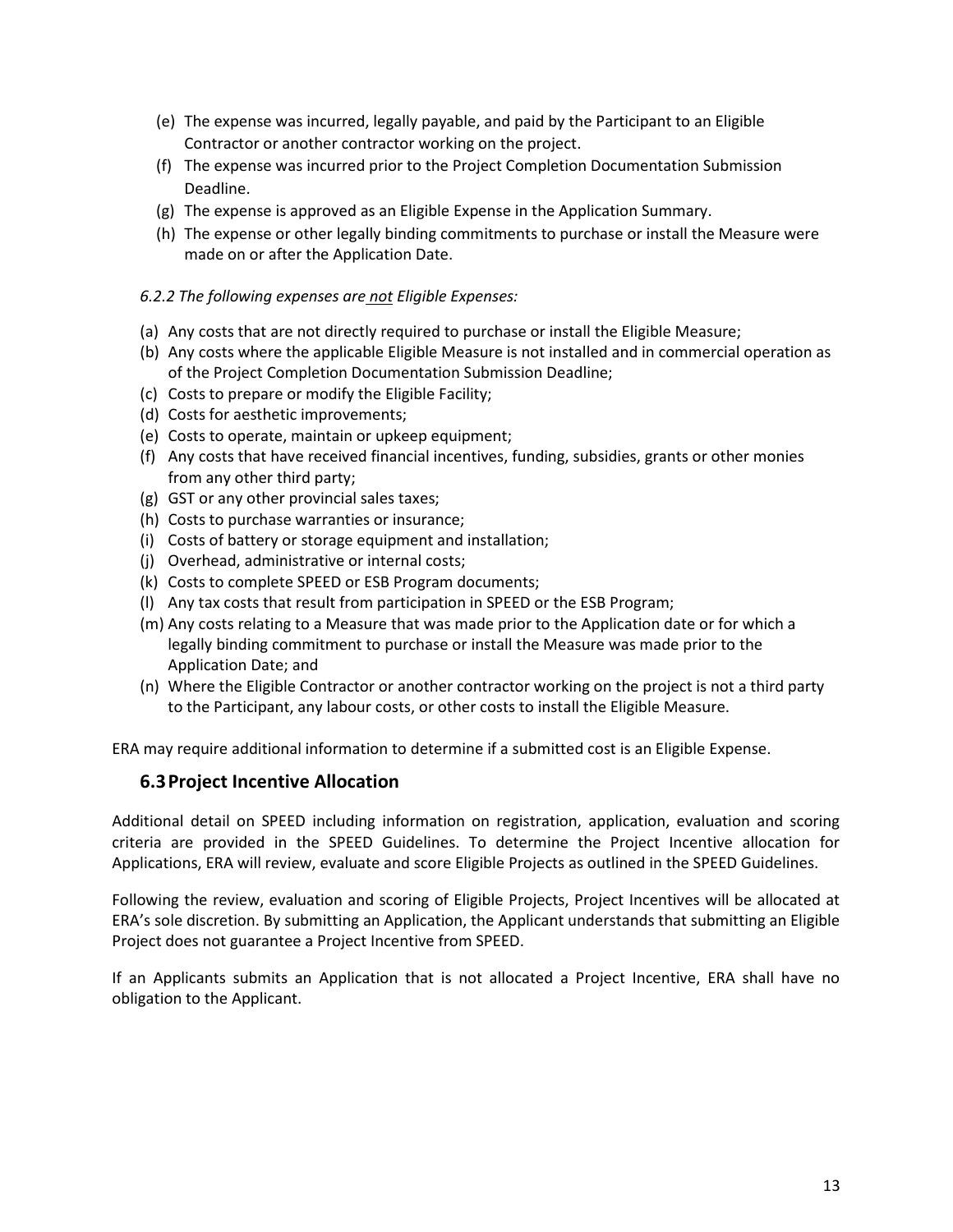#### <span id="page-13-0"></span>**6.4Funding from Other Sources**

The Eligible Project has not received and is not receiving any financial incentives, funding, subsidies, grants or other monies as a result (directly or indirectly) of the TIER Regulation, the repealed Climate Leadership Act, or the Pan-Canadian Framework programs.

Subject to Section 11, the Participant may receive financial incentives, funding, subsidies, or grants or other monies other than as a result (directly or indirectly) of the TIER Regulation, the repealed Climate Leadership Act, or the Pan-Canadian Framework programs, provided the amounts and sources are set out in the Application Summary.

#### <span id="page-13-1"></span>**6.5 ERA Obligation to Pay Project Incentive**

Subject to section 6.8 (Disclaimer and Termination of Participant Acceptance), ERA shall only be obligated to pay a Project Incentive where:

- (a) The Participant Acceptance is complete and signed;
- (b) The Eligible Project is installed and in commercial operation on or before the Project Completion Documentation Submission Deadline;
- (c) The Eligible Project consists only of Eligible Measures;
- (d) The Post-Project Application and Project Completion Documentation have been reviewed and no deficiencies were found;
- (e) The Participant has complied with the Participant Acceptance;
- (f) The Project Incentive is equal to or greater than \$10,000; and
- (g) The Payee has provided accurate Payment Information.

#### <span id="page-13-2"></span>**6.6 Project Incentive Payment**

Where the Participant and the Eligible Project have met all requirements of section 6.5 (ERA Obligation to Pay Project Incentive), ERA will issue a Payment Recommendation and request the Participant to set up an account in a payment system, which will require the Participant to provide (among other things) its address and the name, address, transit number, branch number, account number and SWIFT code of its financial institution (bank) (collectively the "Payment Information").

The Participant, or Eligible Contractor in circumstances where the Participant Incentive has been assigned by the Participant to the Eligible Contractor pursuant to section 6.7 below (the "Payee") is solely responsible for entering complete and accurate Payment Information. The Payee agrees and acknowledges that payment as specified in the Payment Information satisfies and discharges in full ERA's obligation to pay the Participant Incentive. ERA is not responsible for any component of the Participant Incentive as a result of incomplete or inaccurate Payment Information.

#### <span id="page-13-3"></span>**6.7 Assignment of Project Incentive Funds to Eligible Contractor**

Where the Participant has agreed with the Eligible Contractor, the Participant may also direct and authorize ERA to pay the Project Incentive directly to the Eligible Contractor by signing the "Project Incentive Payment to Eligible Contractor Authorization Form" in Schedule A.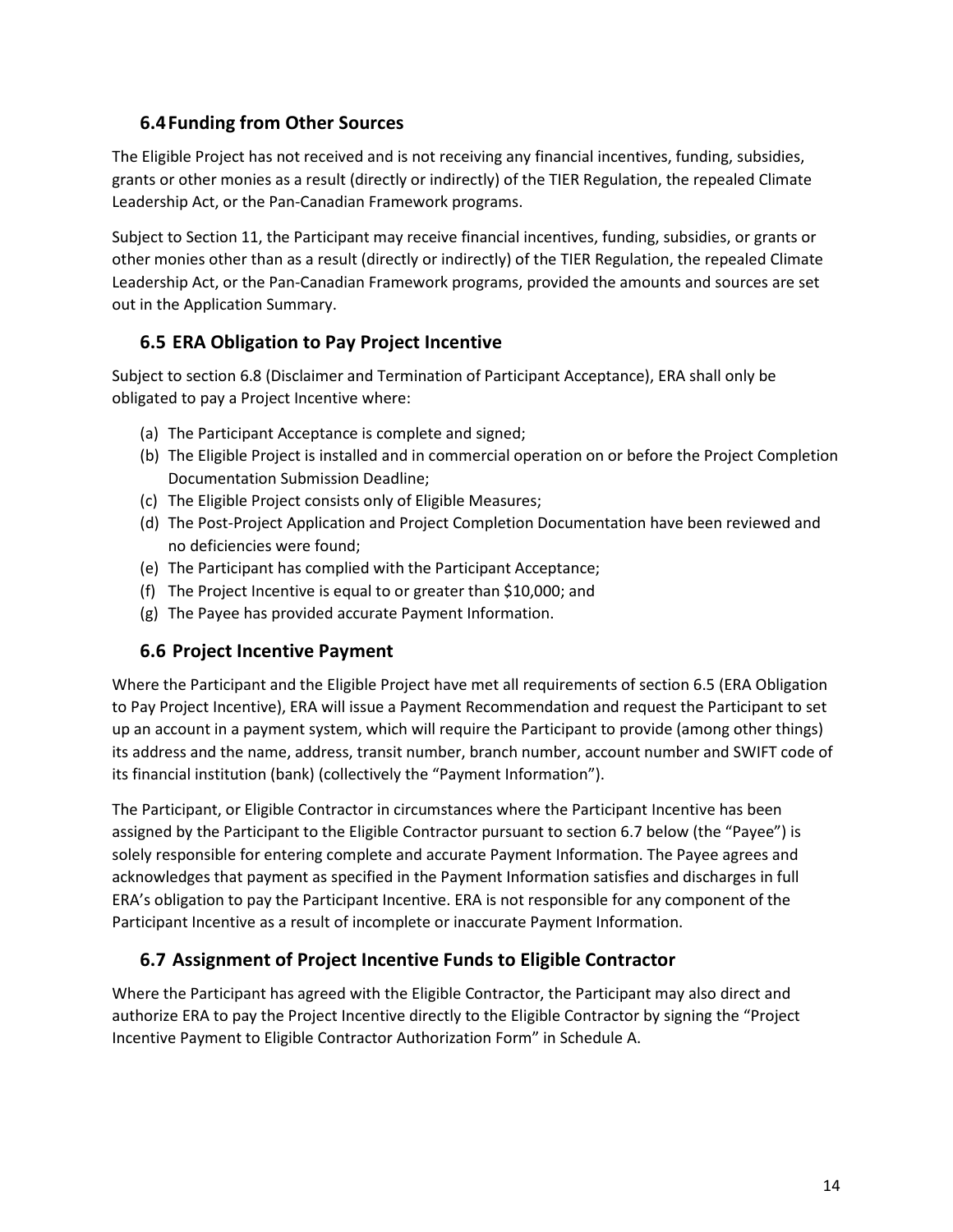#### <span id="page-14-0"></span>**6.8 Disclaimer and Termination of Participant Acceptance**

Notwithstanding any other term or condition contained herein, the Participant agrees and acknowledges that SPEED may be amended, suspended or terminated at any time and for any reason whatsoever without prior notice to the Participant, and that ERA may terminate the Participant Acceptance at any time and in all circumstances without payment, cost or liability.

The Participant further agrees and acknowledges that the payment of any Project Incentive or other amount by ERA is subject to the availability of SPEED funding. ERA intends to process Participation Acceptances, Change Requests and Post-Project Applications in the order that they are received. ERA expects to allocate SPEED funding to Post-Project Applications and Project Completion Documentation in the order that they are reviewed and determined to be complete with no deficiencies.

Based on the foregoing and notwithstanding that the Participant may have complied with all applicable terms of the SPEED documents, the Participant may not receive a Project Incentive.

In addition, a Participant may be required to reimburse ERA if at any time within five (5) years from the end date of this Acceptance, the recipient sells, leases, or otherwise disposes of, directly or indirectly, any Asset purchased, acquired, constructed, rehabilitated or renovated, in whole or in part, as a result of or in connection with SPEED, other than to the Government of Canada, the Government of Alberta, a local government, or with Canada's consent.

This section 6.8 will survive termination of the Participant Acceptance.

#### <span id="page-14-1"></span>**7. Representations, Warranties and Covenants**

#### <span id="page-14-2"></span>**7.1 Representations, Warranties and Covenants**

The Participant represents, warrants and agrees as follows:

- (a) The Participant is duly constituted, validly existing and in good standing under the laws of its jurisdiction of constitution. The Participant is registered or otherwise qualified to carry on business in the Province of Alberta.
- (b) All information in the Application and Application Summary (including any attached documentation) is true, correct and complete, and will remain materially true, correct and complete for the term of this Participant Acceptance.
- (c) The Participant is an Eligible Participant.
- (d) The facility is an Eligible Facility.
- (e) The project is an Eligible Project.
- (f) The Participant is solely responsible for all costs and expenses associated with the Eligible Project, including any taxes.
- (g) Except as set out in the Application Summary, the Participant has not received, is not receiving nor will receive any financial incentives, funding, subsidies, or grants or other monies from any other third party.
- (h) The Participant has not received and is not receiving financial incentives, funding, subsidies, grants or other monies as a result (directly or indirectly) of the TIER Regulation, the repealed Climate Leadership Act, or the Pan-Canadian Framework programs.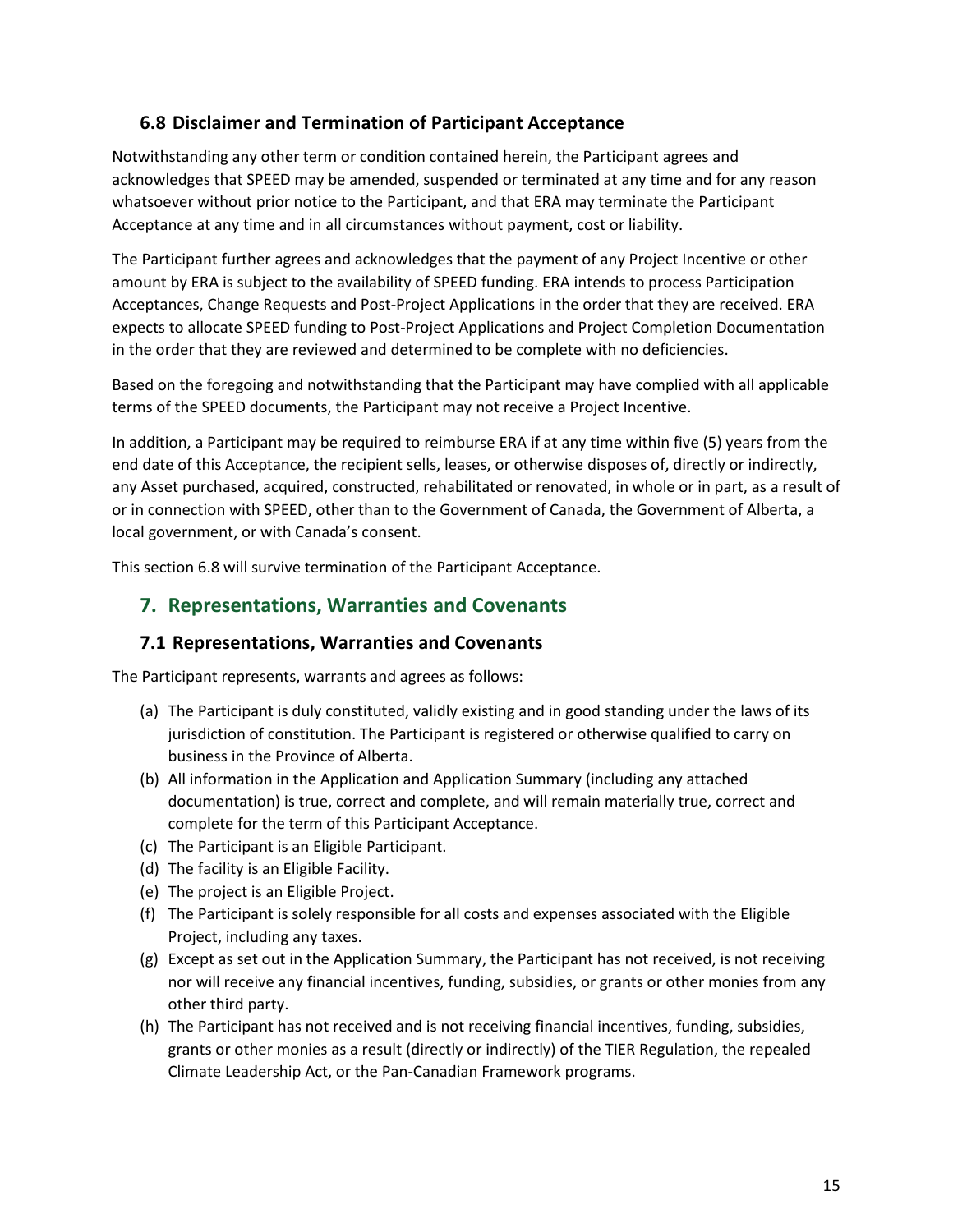- (i) The Participant has made full disclosure of Project Incentives payable and paid to all direct and indirect "affiliates" as defined under the *Alberta Business Corporations Act*.
- (j) The Participant has all rights, permits, licenses, approvals and authorizations required to carry out the Eligible Project in the Eligible Facility, and to carry out all other obligations in this Participant Acceptance.
- (k) Any equipment replaced by an Eligible Measure is in operation and current at the Application Date and the Participant Acceptance Date.
- (l) The Participant would not otherwise have undertaken the Eligible Project(s) without the financial support and participation of SPEED.
- (m) The Participant has the authority and capacity to enter into this Participant Acceptance.
- (n) This Participant Acceptance has been duly authorized, executed and delivered by the Participant and is a valid and binding obligation of the Participant enforceable in accordance with its terms.
- (o) There are no bankruptcy, insolvency, insolvency-related reorganization, receivership, seizure, realization, arrangement or other similar proceedings pending against or being contemplated by the Participant or, to the knowledge of the Participant, threatened against the Participant.
- (p) The Participant is not a non-resident for the purposes of the *Income Tax Act*.
- (q) The execution and delivery of this Participant Acceptance and the consummation of the transactions contemplated in it by the Participant will not result in a material breach or violation of (i) any contract or obligation by which the Participant is bound, (ii) any constating documents of the Participant, or (iii) any applicable laws or regulations.
- (r) There are no actions, suits, proceedings, judgments, rulings or orders by or before any Public Authority or arbitrator, or to the knowledge of the Participant, threatened against the Participant that could have a material adverse effect on the Participant.
- (s) The Participant is in material compliance with all applicable laws and regulations.

If the Payee would like to assign the Incentive Payment to someone other than the name specified in the Project Application Summary, please note the Payee will need to represent, warrant and agree to the "Notice Before Entering Banking Details in the Portal". Please see Schedule A for additional details.

# <span id="page-15-0"></span>**8. Changes to Application Summary**

#### <span id="page-15-1"></span>**8.1 Application Change Requests**

Prior to the Project Completion Documentation Submission Deadline, the Participant may make any of the following amendments to the Application Summary by providing written notice to ERA:

- (a) An increase in the quantity of Eligible Measures listed in the Application Summary, where the Pre-Project Estimated Incentive increases by 5 percent or less;
- (b) A decrease in the quantity of Eligible Measures to be installed;
- (c) A change to the model number of an Eligible Measure provided that the new model number meets the same Specifications for that Eligible Measure; or
- (d) A change to the Eligible Contractor.

The Participant may request any other change to the Participant Acceptance not listed above by submitting a written request ("Change Request") to ERA 60 days prior to the Project Completion Documentation Submission Deadline. ERA will consider each Change Request on a case-by-case basis and either approve or deny the Change Request in ERA's sole discretion.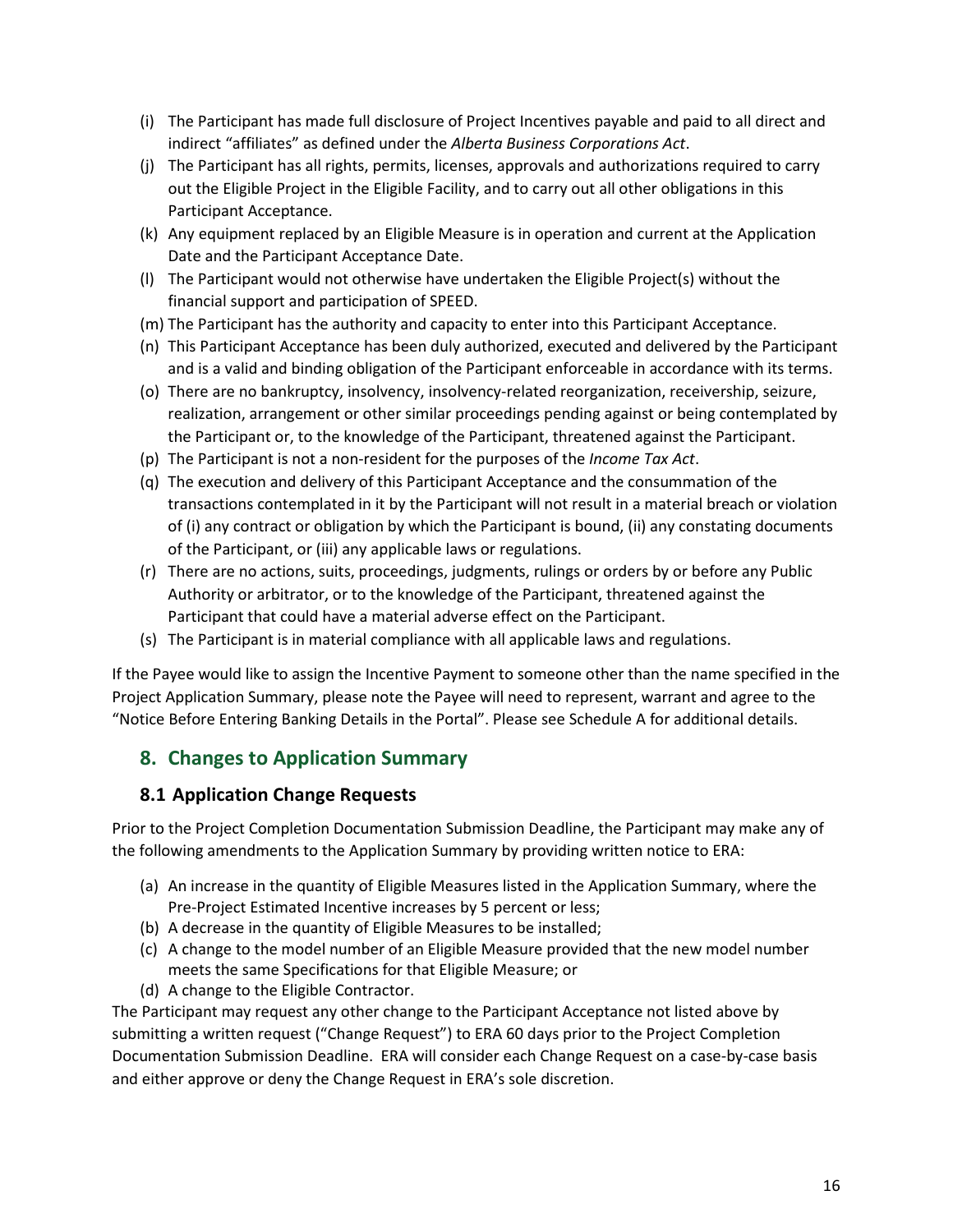Where ERA approves the Change Request, ERA will issue an Application Change Approval Notice setting out the amended Pre-Project Estimated Incentive. For clarity, ERA will not pay any Incentive for any Measure not listed in the Application Summary or Application Change Approval Notice.

If ERA rejects the Change Request, the Participant may terminate the Participant Acceptance. In these circumstances, ERA shall have no liability to the Participant whatsoever.

# <span id="page-16-0"></span>**9. Repayment of Project Incentive**

If any of the below-listed events occur, (i) ERA may terminate the Participant Acceptance, and (ii) ERA shall have no obligation to pay any Project Incentive whatsoever. Additionally, if ERA has already issued payment of the Project Incentive (either to the Participant or to the Eligible Contractor), then the Participant shall promptly repay the Project Incentive to ERA:

- (a) The Participant is not in material compliance with any term or condition of the Participant Acceptance, and has not remedied such non-compliance within 30 days after notice from ERA;
- (b) Any statement made by the Participant in the Participant Acceptance or in any other communication from the Participant to ERA is materially incorrect, untrue or incomplete at the time it is made, or becomes incorrect, untrue or incomplete; or
- (c) If any Eligible Measure is modified or removed or ceases to be operational for the lifetime of the Measure.

ERA reserves all other rights available to it at law and at equity.

# <span id="page-16-1"></span>**10. Freedom of Information and Disclosure of Information**

#### <span id="page-16-2"></span>**10.1 Personal Information**

Any Personal Information collected by ERA in connection with SPEED is subject to compliance with FOIP. Personal Information will only be used to administer the Participant's participation in SPEED, including to ensure that the Participant is in compliance with the Participant Acceptance.

#### <span id="page-16-3"></span>**10.2 Participant Information**

- (a) ERA and its contractors will collect and store Participant Information in accordance with applicable laws in Alberta.
- (b) The Participant consents to ERA publishing Participant Information (including but not limited to the Participant's name, address and Eligible Project details) to highlight the benefits derived to Albertans from SPEED. In addition, ERA may disclose Participant Information to any Public Authority for the purposes of verifying such Participant Information, determining the Participant's eligibility for and compliance with SPEED, and/or determining the Participant's compliance with section 6.4 (Funding from Other Sources).
- (c) The Participant expressly authorizes ERA to obtain information from any third party for the purposes of verifying any information submitted by the Participant, determining the Participant's eligibility for SPEED, and/or determining the Participant's compliance with section 6.4 (Funding from Other Sources).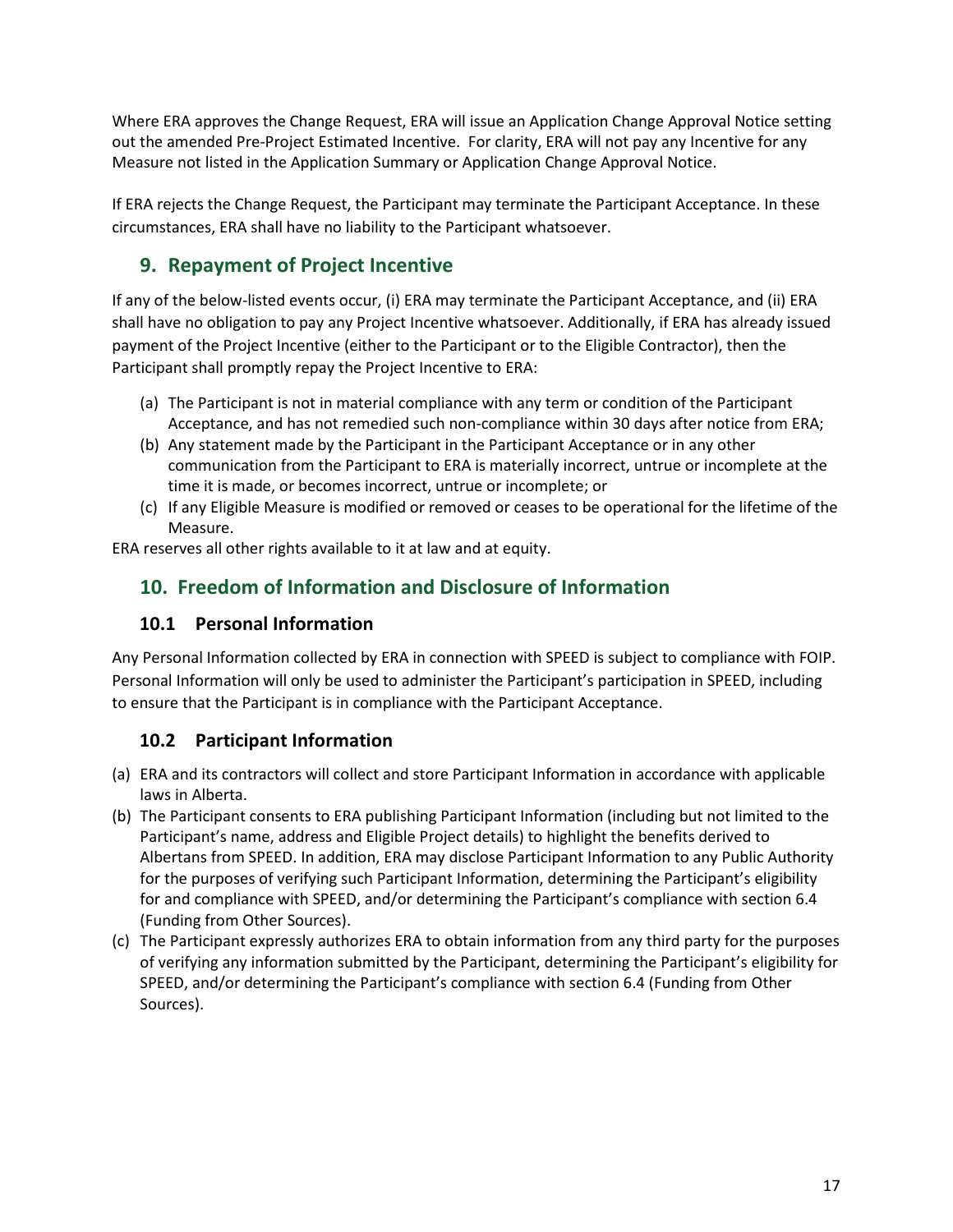#### <span id="page-17-0"></span>**11. Environmental Attributes**

The environmental attributes and environmental products that are created or otherwise arise from any Eligible Project cannot be traded, sold, or used to generate offset credits. For clarity, environmental attributes may be used to meet TIER Regulation compliance requirements in current or future years solely for the TIER regulated facility at which the Project is installed. ERA retains the right to adjust SPEED Guidelines in accordance with amendments to the Government of Alberta's legislation, policies, or protocols surrounding greenhouse gas emissions, carbon accounting or the carbon offset system. The Participant further attests that said attributes have not been claimed, sold or otherwise transferred to another party.

#### <span id="page-17-1"></span>**12. Evaluation, Measurement and Verification**

The Participant agrees that it will participate in any or all of the below-listed evaluation, measurement and verification activities as may reasonably be requested by ERA for the purposes of monitoring and verifying the Eligible Project, assessing energy savings and GHG reduction, and administering and verifying compliance with the Participant Acceptance:

- (a) The Participant will participate in any surveys, studies, audits or evaluations.
- (b) The Participant will provide reports as requested by ERA.
- (c) At any time during the term of this Participant Acceptance, ERA may access (either on-site or virtually) the Eligible Facility, the Eligible Measures and any equipment decommissioned or replaced as part of the Eligible Project.
- (d) ERA may install any energy-monitoring equipment and/or to take photographs at no charge to the Participant.
- (e) ERA may verify Eligible Expenses with any applicable third parties.
- (f) The Participant will provide access to its records relating to the Eligible Project.
- (g) ERA may survey staff involved in the Eligible Project.
- (h) For a period of one year after payment of the Project Incentive, the Participant will provide photographs or other information related to the Eligible Project or its performance.
- (i) ERA or its contractor may contact the Participant by e-mail or by other electronic means.

#### <span id="page-17-2"></span>**13. Record Keeping**

- (a) Participants will maintain recordkeeping relevant to the Eligible Project, the SPEED Eligible Measures List or the Application Measure Checklists.
- (b) Participants will keep photographs of any equipment replaced or decommissioned as part of the Eligible Project and of the installed Eligible Measure. Photographs must show, at minimum, the equipment prior the Application Date, including a close up of the equipment nameplate showing key technical characteristics.

#### <span id="page-17-3"></span>**14. Compliance**

The requirements set out in the SPEED Eligible Measures List are in addition to any requirements of applicable laws and regulations. For clarity, where a higher standard is required by an applicable law or regulation, the Participant shall comply with the higher standard. The Participant shall make itself aware of all applicable laws and regulations.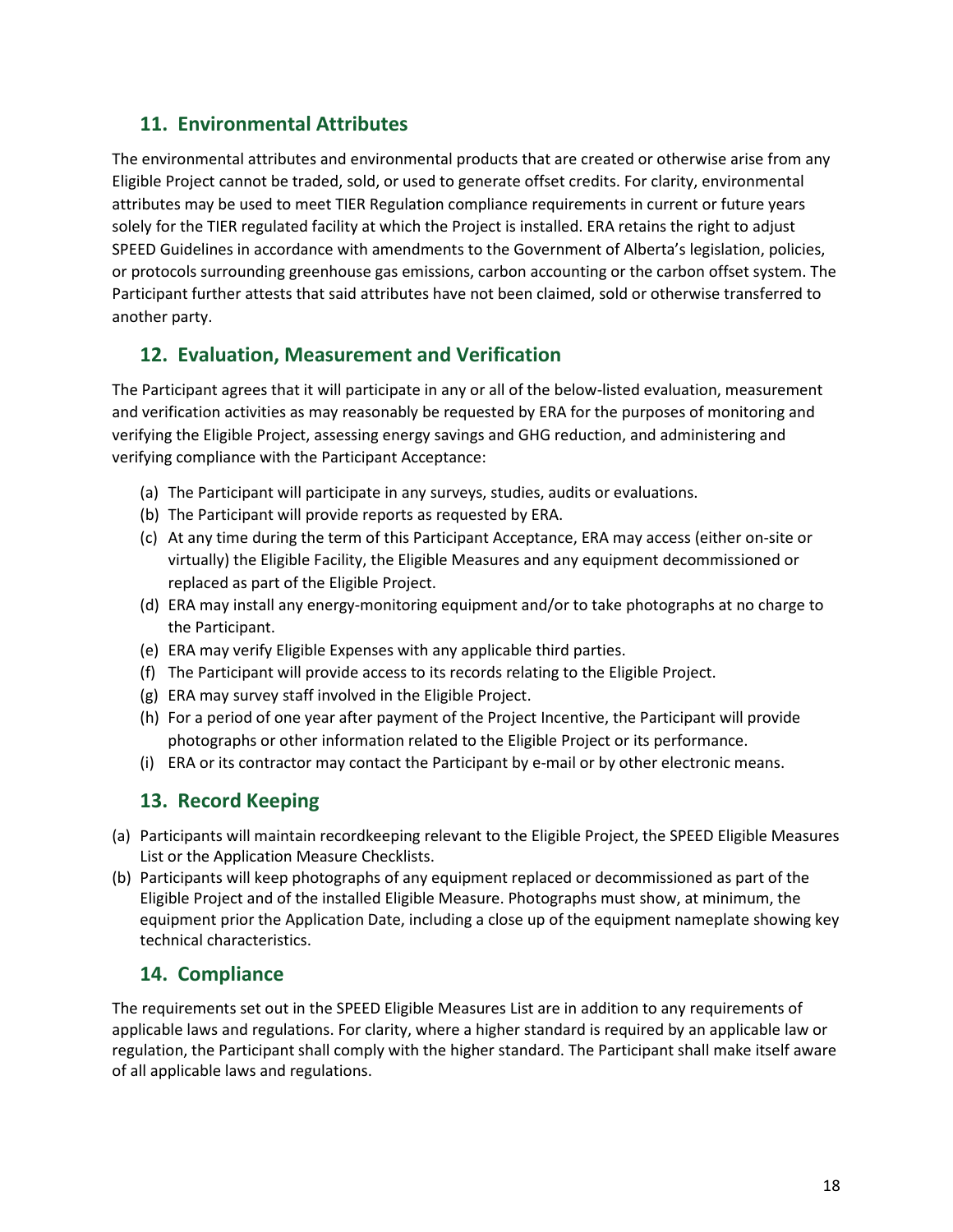#### <span id="page-18-0"></span>**15. Publicity & Branding**

- (a) ERA may publish the following, but is not limited to: Participant's name, address, and Eligible Project details, including the savings the Participant has achieved as a result of SPEED.
- (b) The Participant may not use ERA or the SPEED name or logo in any marketing, advertising, or promotional materials without ERA's prior written permission.
- (c) Participants may be required to display a funding plaque that recognizes contribution from the Low Carbon Economy Leadership Fund.

#### <span id="page-18-1"></span>**16. Disclaimer and Limitation of Liability**

- (a) ERA does not expressly or implicitly warrant, endorse or make any representation or other guarantee whatsoever as to any Eligible Contractor, including as to their suitability, ability to perform the work, quality of work, or compliance with applicable laws. The Participant agrees and acknowledges that it is responsible for the Eligible Contractor's performance of the work and compliance with all applicable laws.
- (b) Participant acknowledges and agrees that any Eligible Contractor or other market provider selected by the Participant is not an agent, contractor or subcontractor of ERA.
- (c) As it relates to any Eligible Measure and Eligible Expenses, ERA does not expressly or implicitly warrant, endorse or make any representation or other guarantee whatsoever as to any particular manufacturer, product, or equipment nor to the performance, adequacy, safety, merchantability and fitness thereof and the Participant agrees and acknowledges that it is responsible for all matters relating thereto.
- (d) ERA does not expressly or implicitly warrant, endorse or make any representation or other guarantee whatsoever as to GHG or energy savings or any other result from installing the Eligible Measures.
- (e) ERA's sole liability is limited to paying the Project Incentive subject to the terms and conditions of the Participant Acceptance.
- (f) ERA shall have no obligation to maintain, remove or perform any work whatsoever in connection with the Eligible Measures or the Eligible Project.

In no circumstance will ERA, its contractors, their affiliates and their respective directors, officers and employees be liable to a Participant, an Eligible Contractor, or to any other party for any losses, costs, damages, obligations or liabilities arising from the Participant's participation in SPEED, including without limitation resulting from any change to, suspension, termination or cancellation of SPEED, any act or omission of an Eligible Contractor, any failure or damage caused by an Eligible Measure, any failure of an Eligible Measure to achieve energy or GHG savings, or any property damage or personal injury suffered by a Participant, an Eligible Contractor, or any of their contractors and employees or other third parties as a result of participating in SPEED. Without limiting the foregoing, in no circumstance will ERA, its contractors, their affiliates and their respective directors, officers and employees be liable to a Participant, an Eligible Contractor, or to any other party for any consequential, or incidental damages, including lost profits or lost business opportunities, or for any damages caused by or resulting from any activities in connection with the installation, operation or use of the equipment or Measures for which the incentives are awarded or as a result of a Participant or Eligible Contractor participating in SPEED.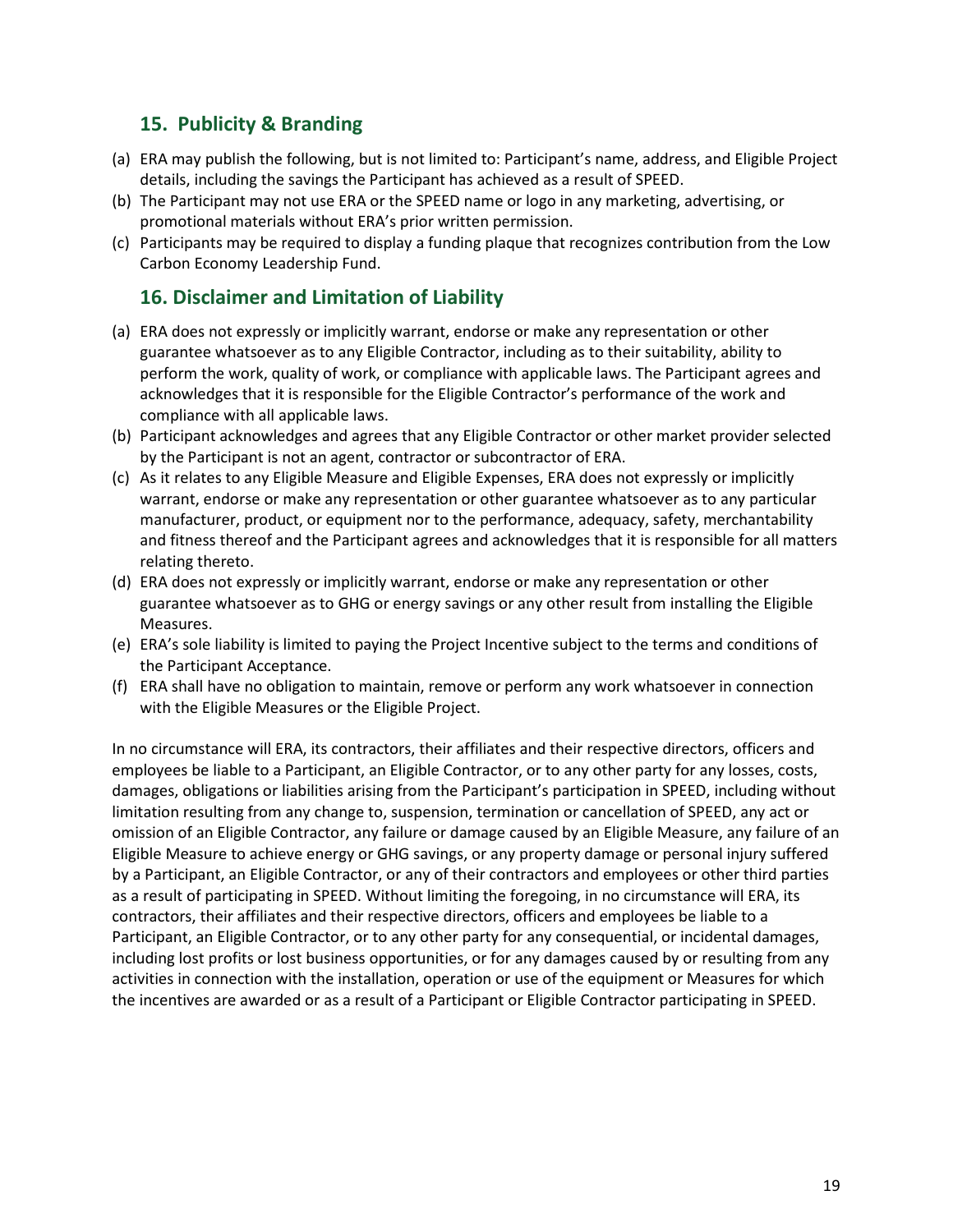# <span id="page-19-0"></span>**17. Indemnity**

The Participant will indemnify and save harmless ERA and its contractors, and their respective directors, officers and employees from any and all liability, claims, losses, damages (including indirect or consequential damages), expenses and proceedings for personal injury (including death) or property damage of any person, including but not limited to an Eligible Contractor, relating to, in connection with, resulting from, or arising out of SPEED, including by reason of the actual or alleged implementation of the Eligible Project and its operation or any other matter contemplated by the Participant Acceptance.

#### <span id="page-19-1"></span>**18. Miscellaneous**

- (a) No joint venture, partnership or agency between ERA and the Participant is created or implied by this Participant Acceptance.
- (b) This Participant Acceptance constitutes the entire agreement between the Participant and ERA in connection with its subject matter and supersedes all prior representations, communications, negotiations and understandings, whether oral, written, express or implied, concerning the subject matter of this Participant Acceptance.
- (c) This Participant Acceptance will be governed by and construed in accordance with the laws of the Province of Alberta and the federal laws of Canada applicable therein.
- (d) The invalidity, unenforceability or illegality of any provision in this Participant Acceptance will not, to the extent permitted by applicable laws, affect the validity, enforceability or legality of any other provision of this Participant Acceptance, which will remain in full force and effect.
- (e) The Participant Acceptance may be executed and delivered by electronic means.
- (f) Throughout SPEED, any electronic transmissions, including but not limited to any contract formation on the Portal, record-keeping through electronic means, attestations and electronic acceptances, may be relied upon by the parties, and shall have the same legal effect, as a manually executed document or acceptance as the case may be.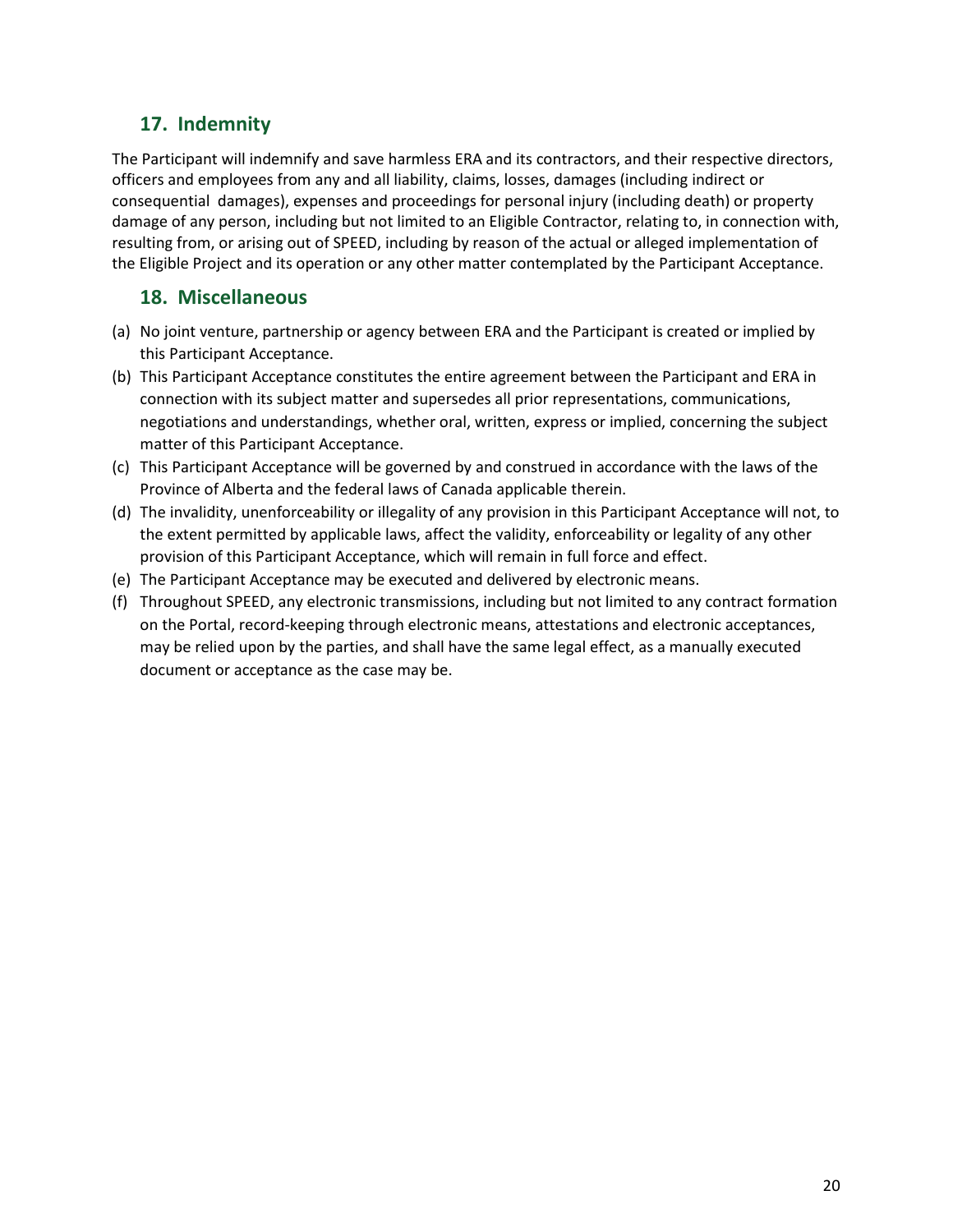# <span id="page-20-0"></span>**Appendix 1 – Application Summary**

**The Pre-Project Application Summary will contain the following, but is not limited to:**

- Application Name
- Applicant Address
- Project Address
- Facility Type
- Facility Owned or Leased
- Owner Approval Checkbox Checked if Leased
- Application ID
- Application Submission Date
- Participant Acceptance Date
- Required Project Completion Documentation Submission Deadline
- Version Number of Terms and Conditions
- Other Funding Received by Applicant
- Is Eligible Contractor working on Project?
- If yes, Name of Eligible Contractor
- Measure Information
	- o Measure Name
	- o Quantity
	- o Annual Operating Hours
	- o Equipment Cost
	- o Labour Cost
	- o Amount of Expenses Incurred before Application Submission Date
	- o Estimated Emission Reduction (tonnes)
	- o Estimated Energy Savings (GJ)
	- o Estimated Incentive (\$)
	- o Total Emissions Reduction (tonnes)
	- o For Engine Upgrades, New Engines, and Air Fuel Ratio Controllers, natural gas fuel usage value to determine annual consumption based on 8,424 hours and annual hours of operation for both pre-project and post-project scenarios
	- o Annual fuel savings
	- $\circ$  For Engine Upgrades, New Engines, and Air Fuel Ratio Controllers, exhaust emissions (to determine annual exhaust volume/mass based on average horsepower used for engine and 8,424 hours and annual hours of operation) for both pre-project and post-project scenarios:
		- NOx
		- $\overline{\phantom{a}}$  CO
		- $CO2$
		- $CO2<sub>e</sub>$
		- $-$  CH4
	- o Completed Workplan Template
- For CHP and WER-ORC Systems, a signed copy of the Alberta Utilities Commission (AUC) required Form A - Micro-generation Notice and supporting documentation as submitted to the Wire Services Provider (WSP).
- Total Energy Savings (GJ)
- Total Pre-Project Estimated Incentive (\$)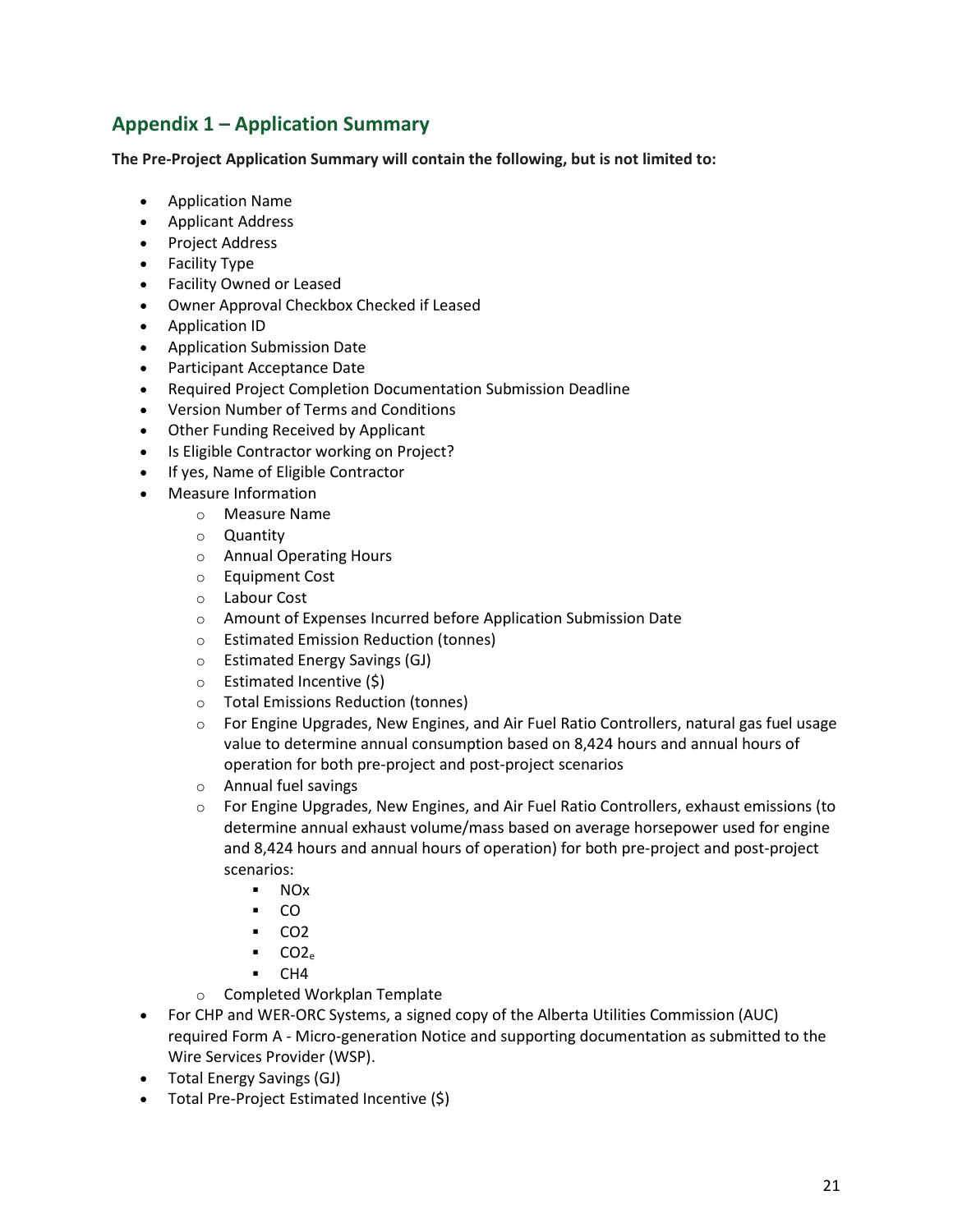- Total Equipment Cost (\$)
- Total Labour Cost (\$)
- Total Project Cost (\$)
- Estimated Project Completion Date (MM/DD/YYYY)

#### **The Post-Project Application Summary will contain the following:**

- Application Name
- Application ID
- Application Area
- Measure Information
	- o Measure Name
	- o Quantity
	- o Estimated Emissions Reduction (tonnes)
	- o Estimated Energy Savings (GJ)
	- o Estimated Incentive (\$)
	- o Any updates to the pre-project information submitted
- Documents
	- o File Name Displayed
	- o Ability to View
- Total Actual Project Cost (\$)
- Total Estimated Emissions Reduction (tonnes)
- Total Estimated Energy Savings (GJ)
- Total Estimated Incentive (\$)

For CHP and WER-ORC Systems, a copy of the final interconnection and operating agreement with the interconnecting wires service provider.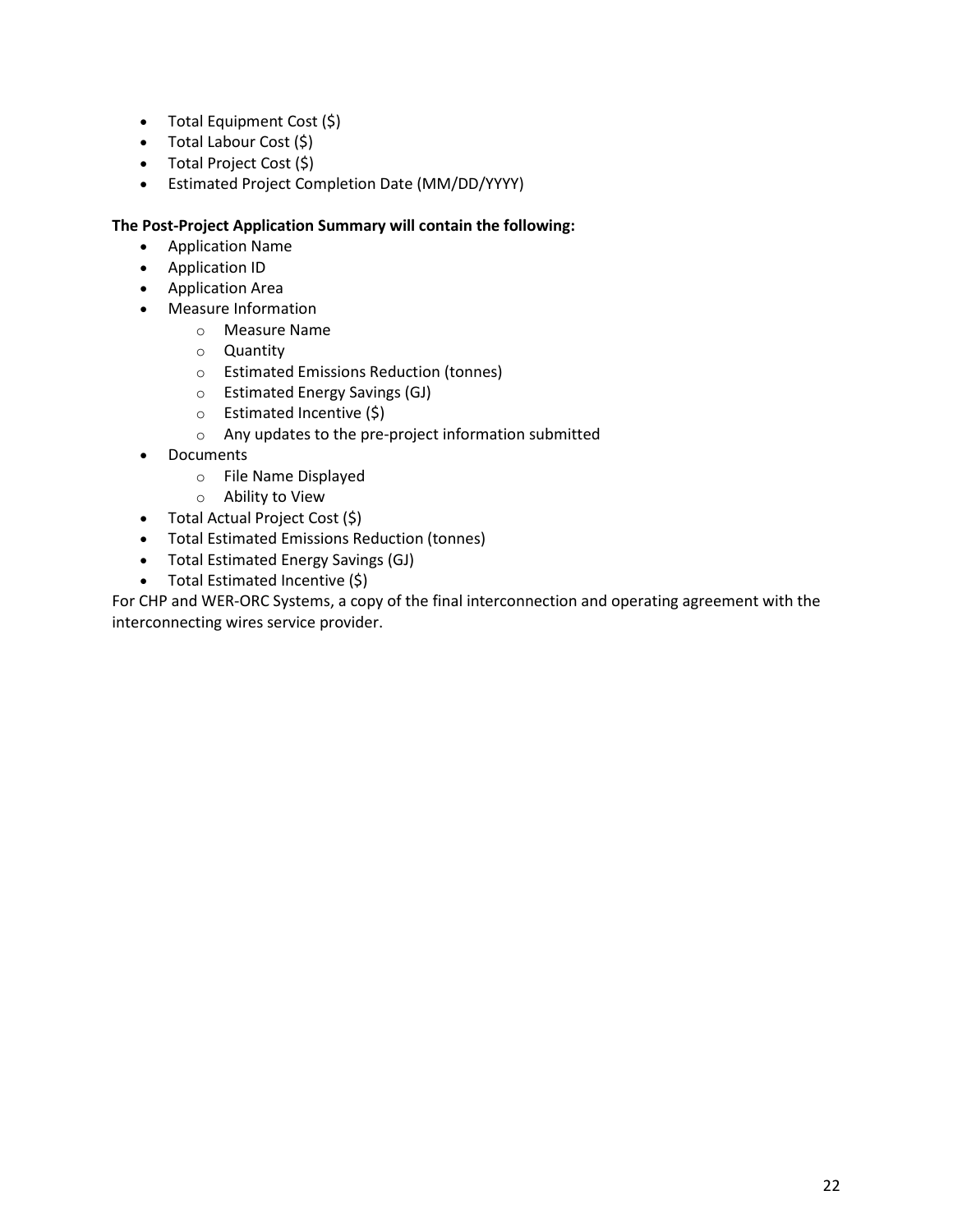#### <span id="page-22-0"></span>**Schedule A**

#### <span id="page-22-1"></span>**1. Participant Acceptance Form**

**By accepting the below, the Participant accepts to be bound by the Participant Acceptance.** Without limiting the foregoing, the Participant confirms the following to ERA:

- (a) The Participant has reviewed the Application Summary, and represents and warrants that all information contained in the Application Summary is complete, true and accurate.
- (b) The Participant has reviewed the Terms and Conditions.
- (c) The Participant confirms that it meets the eligibility requirements to be a Participant and that the Facility meets the requirements to be an Eligible Facility.
- (d) The Participant confirms that the Measures set out in the Application Summary meet the requirements to be Eligible Measures, and that the project meets the requirement to be an Eligible Project.
- (e) The Participant has obtained or will have obtained all rights, permits, licenses and authorizations required to carry out the Eligible Project in the Eligible Facility.
- (f) If the Participant is not the owner of the Eligible Facility, then the Participant has obtained the owner's consent to carry out the Eligible Project.
- (g) The Participant has reviewed the SPEED Guidelines and understands that submitting an Application does not guarantee a Project Incentive from SPEED.

| <b>PARTICIPANT</b>                                           |      |             |  |  |  |  |  |
|--------------------------------------------------------------|------|-------------|--|--|--|--|--|
| <b>Full Legal Name</b>                                       |      |             |  |  |  |  |  |
| Participant Contact Name                                     |      |             |  |  |  |  |  |
| <b>Business Address</b>                                      |      |             |  |  |  |  |  |
| <b>Business Phone</b>                                        | City | Postal Code |  |  |  |  |  |
| FACILITY INFORMATION (if different from Participant address) |      |             |  |  |  |  |  |
| <b>Facility Name</b>                                         |      |             |  |  |  |  |  |
| Facility Address (where the equipment is installed)          |      |             |  |  |  |  |  |
| <b>Business Phone</b>                                        | City | Postal Code |  |  |  |  |  |

I represent and warrant to Emissions Reduction Alberta that I have authority to bind the Participant.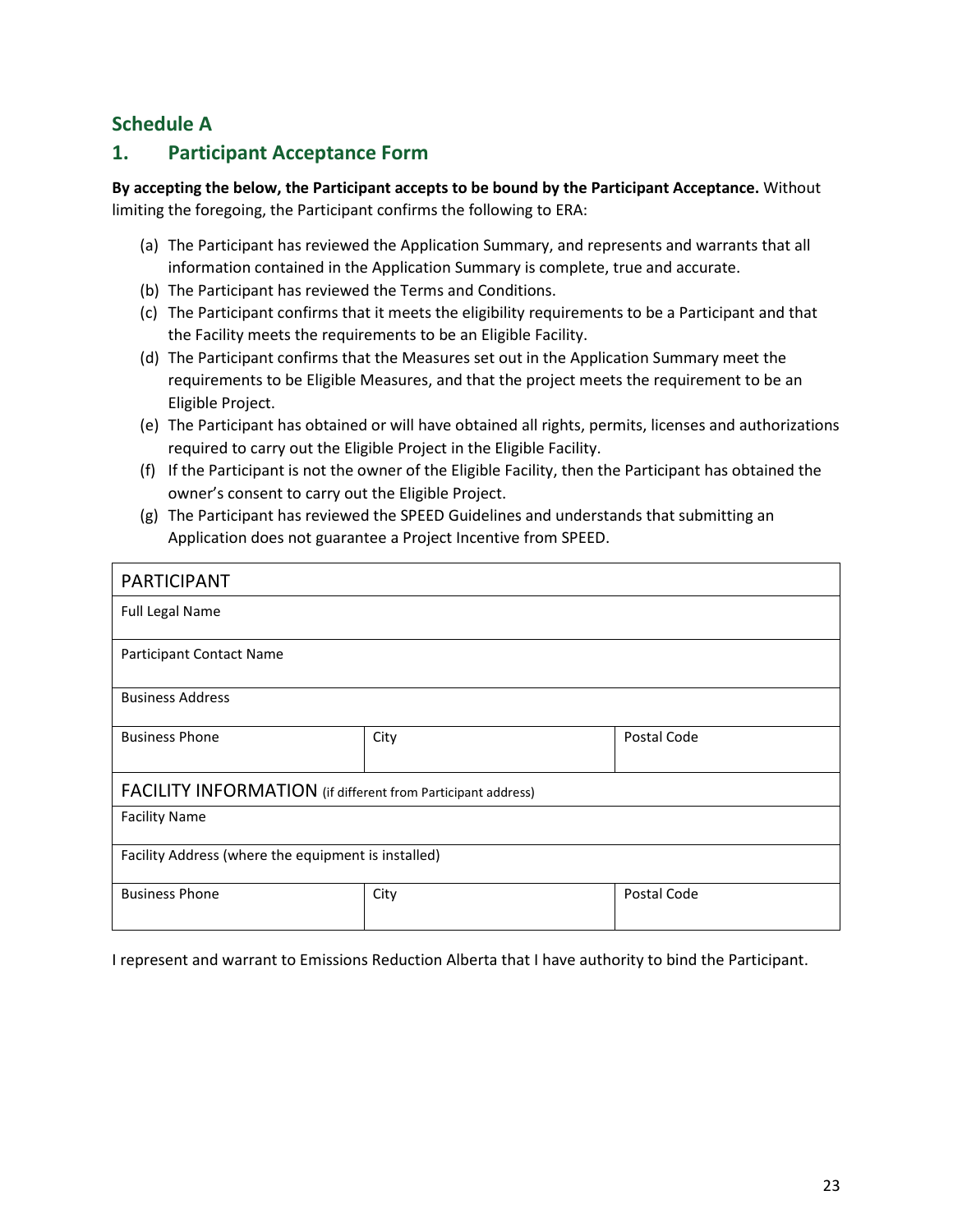#### <span id="page-23-0"></span>**2. Project Incentive Payment to Eligible Contractor Authorization Form**

#### **Complete this form only if the Project Incentive should be paid to the Eligible Contractor.**

By my attestation below, the Participant directs and authorizes ERA to pay the Project Incentive directly to the Eligible Contractor named below in full discharge and satisfaction of ERA's obligation to pay the Participant Incentive. The Participant confirms that the Eligible Contractor will receive the Project Incentive payable to the Participant under the Participant Acceptance, and that the Participant will not receive the Project Incentive.

This Authorization Form may be executed and delivered by electronic means with full legal effect.

| <b>PARTICIPANT</b>                                           |      |           |             |  |  |  |  |  |
|--------------------------------------------------------------|------|-----------|-------------|--|--|--|--|--|
| Full Legal Name                                              |      |           |             |  |  |  |  |  |
| Address                                                      |      |           |             |  |  |  |  |  |
| <b>Business Phone</b>                                        | City |           | Postal Code |  |  |  |  |  |
| FACILITY INFORMATION (if different from Participant address) |      |           |             |  |  |  |  |  |
| <b>Facility Name</b>                                         |      |           |             |  |  |  |  |  |
| Facility Address (where the equipment is installed)          |      |           |             |  |  |  |  |  |
| <b>Business Phone</b>                                        | City |           | Postal Code |  |  |  |  |  |
| Project Number(s)                                            |      |           |             |  |  |  |  |  |
| <b>ELIGIBLE CONTRACTOR INFORMATION</b>                       |      |           |             |  |  |  |  |  |
| <b>First Name</b>                                            |      | Last Name |             |  |  |  |  |  |
| Company Name                                                 |      |           |             |  |  |  |  |  |
| Address                                                      |      |           |             |  |  |  |  |  |
| <b>Business Phone</b>                                        | City |           | Postal Code |  |  |  |  |  |

I represent and warrant to Emissions Reduction Alberta that I have authority to bind the Participant.